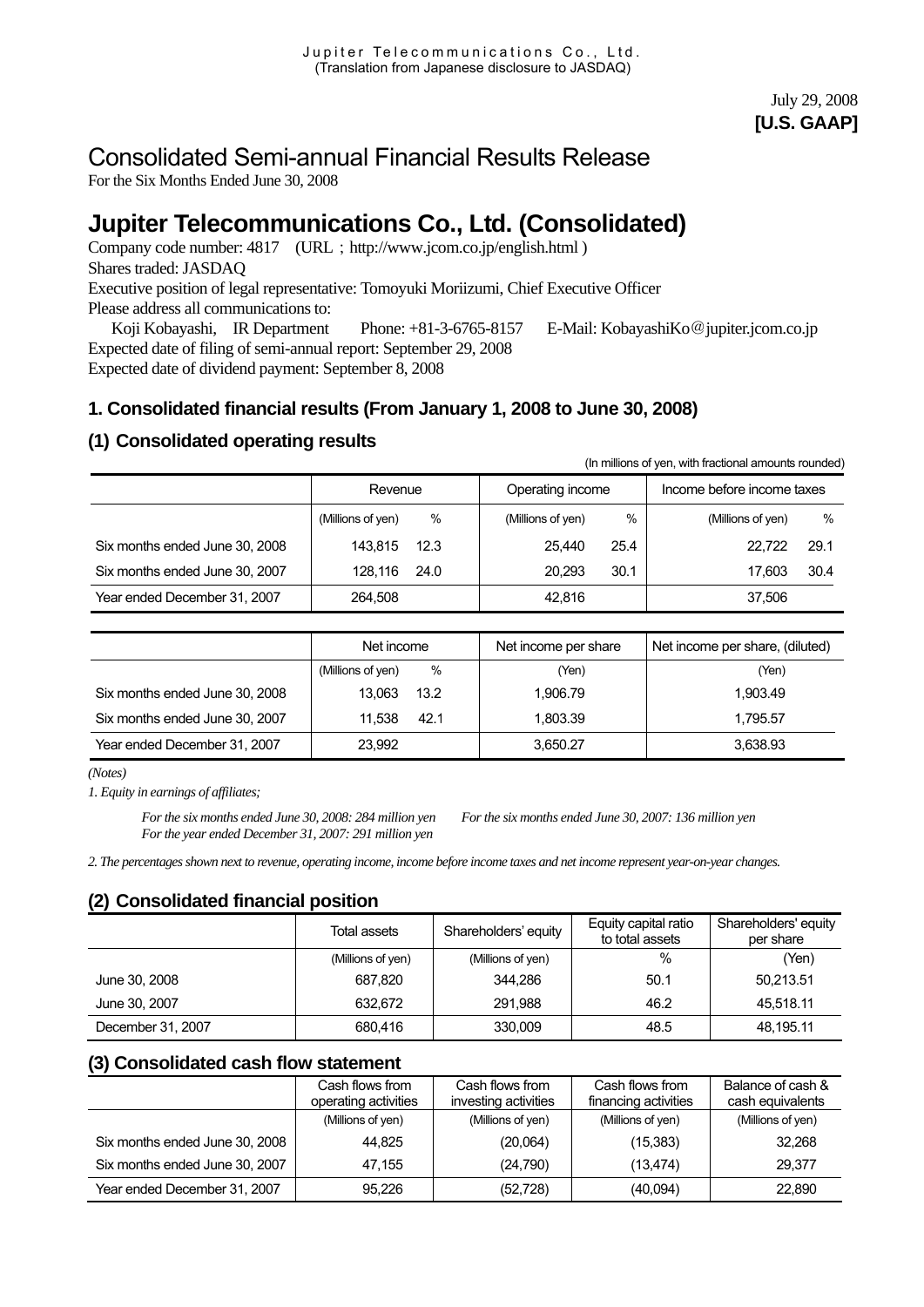#### Jupiter Telecommunications Co., Ltd. (Translation from Japanese disclosure to JASDAQ)

#### **2. Dividend information**

|                                 | Dividend per share (Yen) |          |        |  |  |  |
|---------------------------------|--------------------------|----------|--------|--|--|--|
|                                 | Interim                  | Year end | Total  |  |  |  |
| December 31, 2007               |                          |          | 0.00   |  |  |  |
| December 31, 2008               | 500.00                   |          | 750.00 |  |  |  |
| December 31, 2008<br>(Forecast) |                          | 250.00   |        |  |  |  |

*(Notes) Interim dividend amount per share ¥500 includes ¥250 as a special dividend.* 

# **3. Consolidated forecasts for the fiscal year ending December 31, 2008 (from January 1, 2008 to December 31, 2008)**

|        | Revenue           |       | Operating income  |       | Income before<br>income taxes |      | Net income        |      | Net income<br>per share |  |
|--------|-------------------|-------|-------------------|-------|-------------------------------|------|-------------------|------|-------------------------|--|
|        | (Millions of ven) | (9/0) | (Millions of yen) | (9/6) | (Millions of ven)             | (%)  | (Millions of ven) | (%)  | (Yen)                   |  |
| Annual | 295,000           | 11.5  | 50.000            | 16.8  | 45,000                        | 20.0 | 27.000            | 12.5 | 3,939.31                |  |

*(Notes)* 

*1. The percentages shown next to revenue, operating income, income before income taxes and net income represent year-on-year changes* 

*2. There are no changes from the press release dated January 30, 2008, except "Net income per share"* 

# **4. Other information**

(1) Change in significant consolidated subsidiaries : None

(2) Change in significant accounting and reporting policies

*1. Change caused by revision of accounting standards and other regulations : None* 

*2. Change in accounting methods other than above : None* 

#### (3) Outstanding shares

*1. Number of issued shares at end of term (consolidated): As of June 30, 2008: 6,936,442 shares As of June 30, 2007: 6,414,769 shares As of December 31, 2007: 6,927,357 shares 2. Number of treasury stock:* 

*As of June 30, 2008: 80,000 shares As of June 30, 2007: 0 shares As of December 31, 2007: 80,000 shares* 

 *(Note) Regarding number of shares basis of per share data, please refer to page 14.*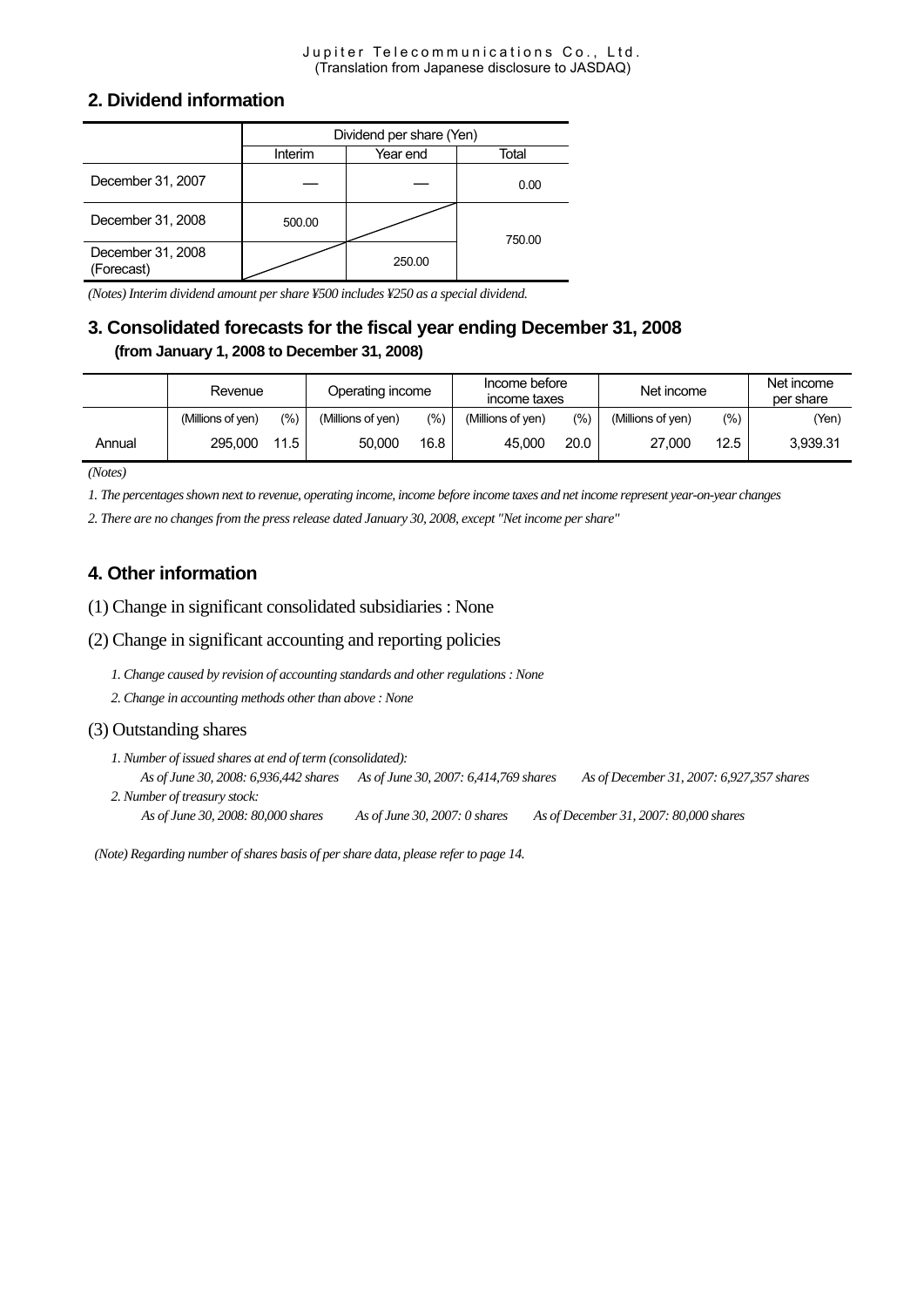# **(Ref) Parent Company Only [JAPANESE GAAP]**

# **(1) Operating results (I)** Operating **results (In millions of yen, with fractional amounts rounded)** Revenue | Operating income | Ordinary income (Millions of yen) (%) (Millions of yen) (%) (Millions of yen) (%) Six months ended June 30, 2008  $\vert$  56,092 13.2  $\vert$  4,995 74.3  $\vert$  5,120 65.3 Six months ended June 30, 2007 | 49,566 4.9 | 2,866 464.4 | 3,097 32.7 Year ended December 31, 2007 | 107,807 | 8,147 | 8,656

# **1. Financial results (From January 1, 2008 to June 30, 2008)**

|                                | Net income        |      | Net income per share |
|--------------------------------|-------------------|------|----------------------|
|                                | (Millions of yen) | (%)  | (ven)                |
| Six months ended June 30, 2008 | 3.961             | 30.8 | 578.17               |
| Six months ended June 30, 2007 | 3.029             | 37.0 | 473.44               |
| Year ended December 31, 2007   | 6.327             |      | 962.71               |

*(Notes) The percentages shown next to revenue, operating income, ordinary income and net income represent year-on-year changes.*

**(2) Financial position** (In millions of yen, with fractional amounts rounded)

|                   | Total assets      | Net assets        | Equity capital ratio<br>to total assets | Net assets<br>per share |  |
|-------------------|-------------------|-------------------|-----------------------------------------|-------------------------|--|
|                   | (Millions of yen) | (Millions of yen) | $(\% )$                                 | (Yen)                   |  |
| June 30, 2008     | 414.932           | 251.593           | 60.6                                    | 36,691.05               |  |
| June 30, 2007     | 375.876           | 199.259           | 53.0                                    | 31,059.51               |  |
| December 31, 2007 | 427.146           | 246.458           | 57.7                                    | 35,991.30               |  |

*(Notes) Stockholders' equity*: *As of June 30, 2008 ¥251,570million As of December 31, 2007 ¥246,444 million As of June 30, 2007 ¥199,256 million* 

(Cautionary note regarding future-related information)

The forecasts contained in this report have been prepared on the basis of information that is currently available. Because such estimates are inherently very uncertain, actual results may differ from the forecasts. The Company does not guarantee that it will achieve these estimated results and advises readers to refrain from depending solely on these forecasts. Readers should also note that the Company is under no obligation to revise this information on a regular basis.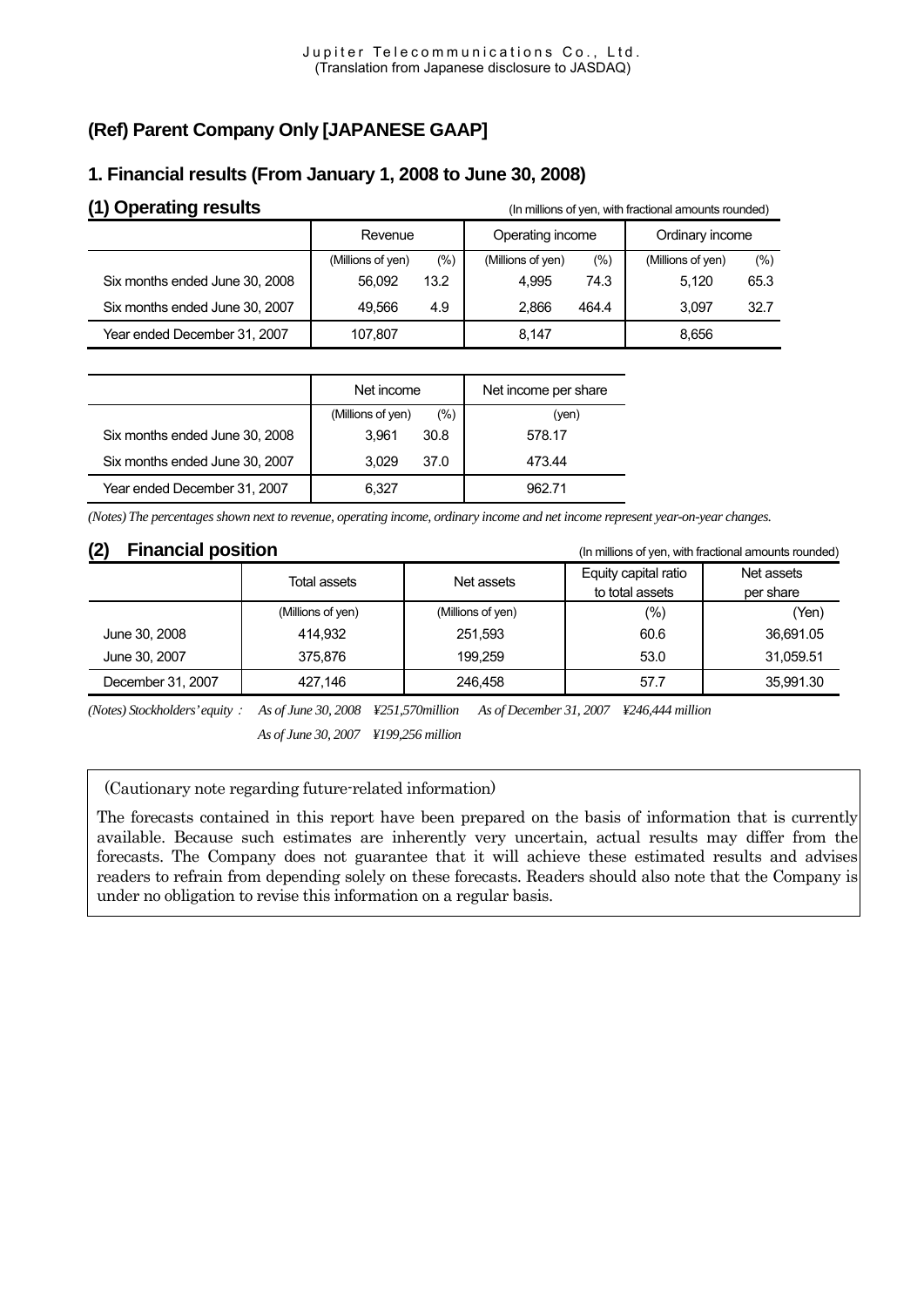# **1. Business Results**

#### **(1) Analysis of Business Results**

#### **a. Business Results for the First Half of the Current Fiscal Year**

#### **Status of J:COM**

Jupiter Telecommunications Co., Ltd.'s consolidated group (the J:COM Group or the Company) positioned this fiscal year as one for achieving strong growth in cable television services. During the first half of this year, the J:COM Group has made steady progress with its Volume plus Value growth strategy and its content strategy.

The status of various efforts to implement its growth strategy is as follows.

In pursuit of its volume strategy and the focus on increasing subscribing households, the J:COM Group increased the number of customer contact points by diversifying its sales routes. In particular, it strengthened marketing efforts at J:COM Shops which provide direct experience of the J:COM Group's services to prospective customers to increase the efficiency of its sales operations. The first J:COM Shop was launched in April 2007 and we now have 37 shops as the end of June 2008.

The J:COM Group continues to seek equity-base alliances and acquire cable television companies and expanded its coverage areas by the January 2008 acquisition of a controlling interest in Kyoto Cable Communications Co., Ltd. and the February 2008 acquisition of the cable television business in the certain areas of the Kobe City Development & Management Foundation. The J:COM Group has also re-organized its consolidated subsidiaries and operations to improve its operational efficiencies and competitiveness. As a part of these efforts, Fukuoka Cable Network Co., Ltd.(FCN) which is in Kyushu region, announced its merger with Cable Vision 21 Inc., a subsidiary of J:COM, effective September 1, 2008. Through this merger, FCN, which has been the only equity-method affiliate among J:COM's cable television systems, will become a consolidated subsidiary of J:COM.

In pursuit of its value strategy, the J:COM Group aims to improve monthly average revenue per user(ARPU). The J:COM Group worked to raise the number of services offered per subscribing households (bundle ratio) and to increase added value in existing services. In the area of high-speed Internet access services, it expanded the coverage area for 160 Mbps super high-speed Internet access services beyond the Kansai area, where this service was initially launched in 2007. The J:COM Group nearly achieved full roll-out by the end of July 2008 excluding Kyoto Cable Communications Co., Ltd. The J:COM Group's high-speed Internet access services are highly competitive in comparison to the services offered by other major telecommunications companies. This service gained the attention of subscribers and contributed to an increase in subscriber numbers as well as growth in ARPU. We plan to provide this service throughout the J:COM Group by the end of January 2009.

In pursuit of its content strategy, the J:COM Group improved the quality of its programming content through the broadcasting of a new channel (Channel Ginga) in April 2008. The J:COM Group also enhanced its channel lineup through the addition of two highly rated U. S. channels, FOXCRIME and the Sci Fi Channel in March and April 2008, respectively.

In addition, as a facet of the activities to market "J:COM on Demand," the J:COM Group plans to provide NHK(Japan Broadcasting Corporation) on Demand distribution service via J:COM on Demand service in December 2008. This will be a service that allows viewers to enjoy NHK television programming of their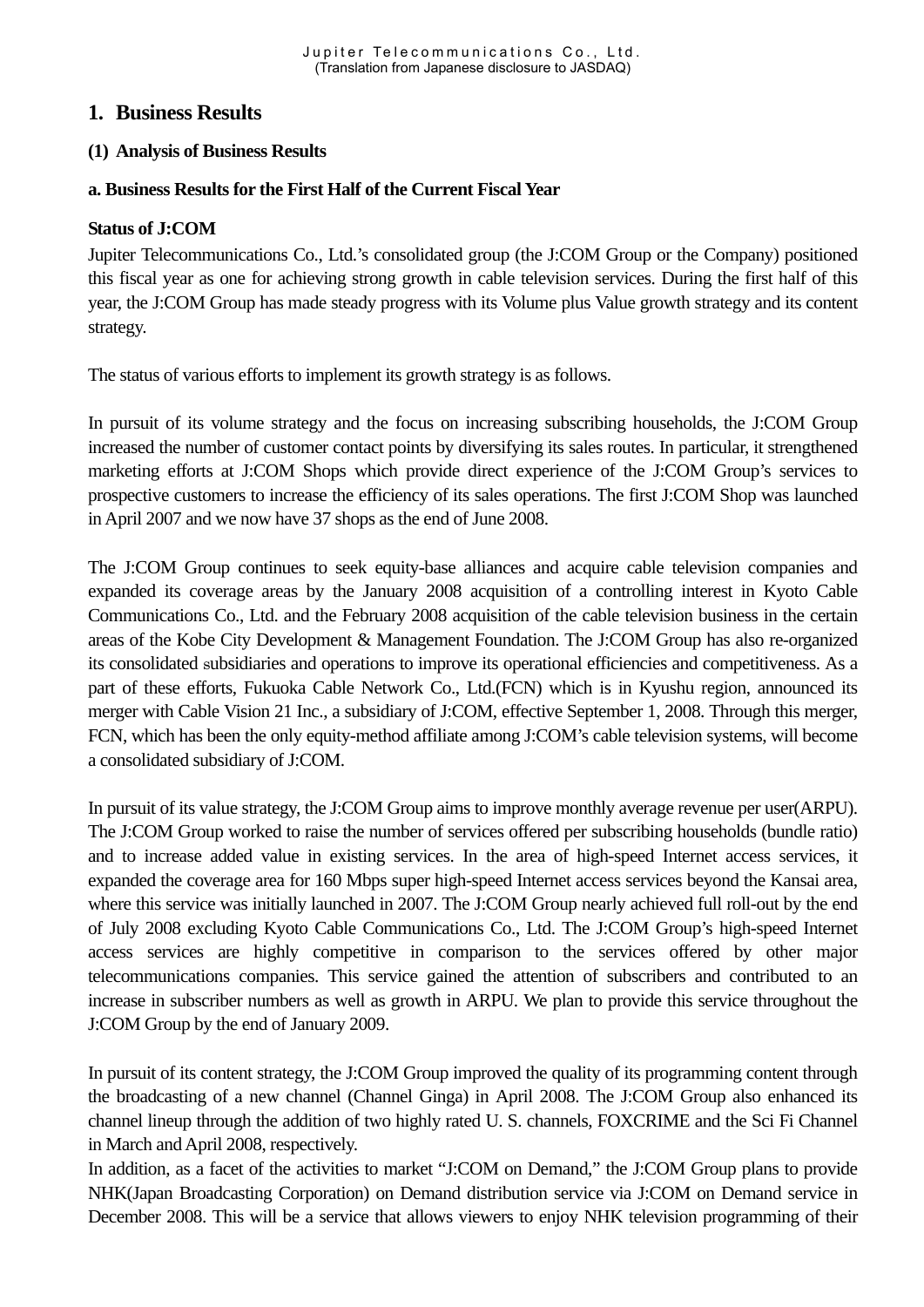choice, at their convenience. NHK on Demand consists of two types of services, NHK Archive Selection and Catch UP programs. Adding this new service to the J:COM lineup is expected to increase both the overall number of subscribers and utilization of the "J:COM on Demand" service.

To diversify its income sources, the J:COM Group last year launched a full-scale entry into the advertising business. To further enhance its marketing capabilities in the advertising field, the J:COM Group has integrated its marketing operations into a newly established Ad Sales Division under the Jupiter TV Company to increase its operating efficiencies through improved synergies in April 2008.

As a result of the above-mentioned measures, the total number of subscribing households (the number of households that subscribe to one or more services) of consolidated managed system operators increased 177,500 households (7%) from June 30, 2007 to 2,759,600 households at June 30, 2008. By type of service, cable television subscribers grew by 107,900 households (5%) since June 30, 2007 to 2,245,500 households as of June 30, 2008. High-speed Internet access subscribers increased by 123,400 households (11%) from June 30, 2007 to 1,280,600 households and telephony service subscribers grew by 191,800 households (16%) from June 30, 2007 to 1,404,900 households. The bundle ratio increased from 1.75 as of June 30, 2007 to 1.79 as of June 30, 2008 and ARPU reached ¥7,754 for the six months ended June 30, 2008, up ¥101 from the same period of the previous fiscal year.

In the following discussion, we quantify the impact of acquisitions on our results of operations. The acquisition impact represents our estimate of the difference between the operating results of the periods under comparison that is attributable to the timing of an acquisition. In general, we base our estimate of the acquisition impact on an acquired entity's operating results during the first three months following the acquisition date such that changes from those operating results in subsequent periods are considered to be organic changes. Included as acquisition in the below discussion are the July 2007 acquisition of Jupiter Visual Co. Ltd, the September 2007 merger with Jupiter TV Co., Ltd. and its subsidiaries and affiliates (JTV Group), the January 2008 acquisition of Kyoto Cable Communications Co. Ltd., and the February acquisition of Kobe City Development & Management Foundation.

### **Revenue**

Revenue increased by ¥15,699 million, or 12%, from ¥128,116 million for the six months ended June 30, 2007 to ¥ 143,815 million for the six months ended June 30, 2008. This increase includes ¥6,814 million that is attributable to the aggregate impact of acquisitions. Excluding the effects of these acquisitions, total revenue increased by ¥ 8,885 million, or 7%.

**Subscription fees** increased by ¥9,342 million, or 8%, from ¥112,761 million for the six months ended June 30, 2007 to ¥122,103 million for the six months ended June 30, 2008. This increase was due primarily to an 8% organic growth of subscription fees and the addition of subscription fees from newly consolidated subsidiaries. This increase includes ¥928 million that is attributable to the aggregate impact of acquisitions. Excluding the impact of acquisitions, subscription fees increased by ¥8,414 million, or 8%.

Cable television subscription fees increased by ¥4,873 million, or 8 %, from ¥60,507 million for the six months ended June 30, 2007 to ¥65,380 million for the six months ended June 30, 2008. This 8% increase in cable television subscription fees was due to a 7 % organic growth of subscription fees, the addition of fees from newly consolidated subsidiaries, and the increasing proportion of cable television subscribers who subscribe to our digital service, for which we charge a higher fee compared to our analog service. As of June 30, 2008, 73 % of cable television subscribers were receiving our digital service, compared to 59% as of June 30, 2007.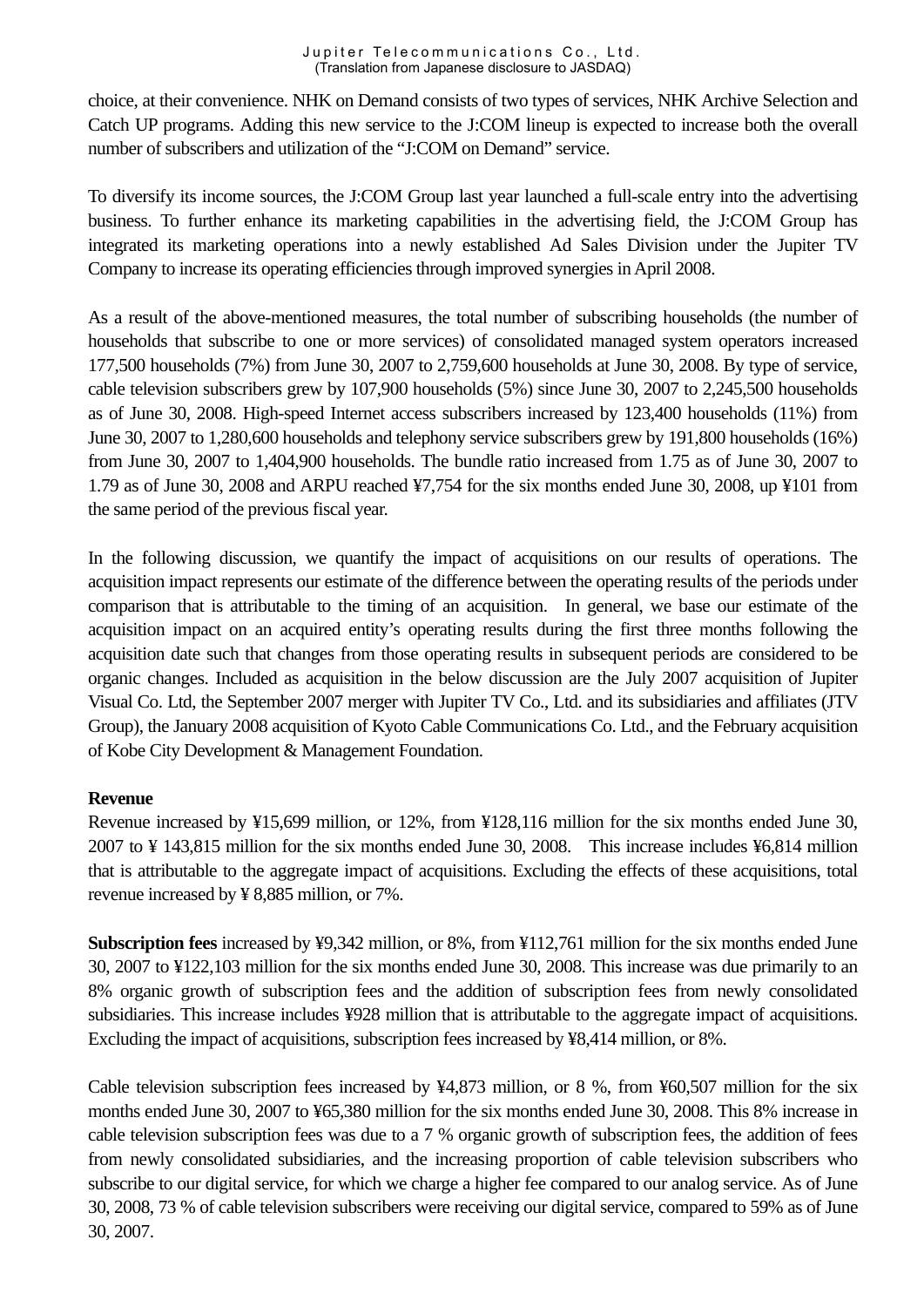High-speed Internet access subscription fees increased by ¥2,892 million, or 9 %, from ¥32,631 million for the six months ended June 30, 2007 to ¥35,523 million for the six months ended June 30, 2008. This increase in high-speed Internet access subscription fees was primarily attributable to a 9 % organic increase in subscription fees and the addition of fees from newly consolidated subsidiaries partially offset by lower ARPU due to product bundling discounts.

Telephony subscription fees increased by ¥1,577 million, or 8%, from ¥19,623 million for the six months ended June 30, 2007 to ¥21,200 million for the six months ended June 30, 2008. This increase in telephony subscription fees was attributable to an 8% organic increase in subscription fees that were partially offset by a decrease in call charges.

**Other revenue** increased by ¥6,357 million, or 41 %, from ¥15,355 million for the six months ended June 30, 2007 to ¥21,712 million for the six months ended June 30, 2008. This increase includes ¥5,886 million that is attributable to the aggregate impact of acquisitions primarily attributable to the merger with JTV Group.

### **Operating costs and expenses.**

**Operating and programming costs** increased by ¥4,484 million, or 9 %, from ¥51,319 million for the six months ended June 30, 2007 to ¥55,803 million for the six months ended June 30, 2008. This increase includes ¥2,616 million that is attributable to the aggregate impact of acquisitions. The remaining increases are due primarily to programming and interconnect costs which are directly related to growth of our subscriber base.

**Selling, general and administrative expenses** increased by ¥4,323 million, or 17 %, from ¥25,010 million for the six months ended June 30, 2007 to ¥29,333 million for the six months ended June 30, 2008. This increase includes ¥2,622 million that is attributable to the aggregate impact of acquisitions. The remaining increase is primarily attributable to increase in personnel costs.

**Depreciation and amortization expenses** increased by ¥1,745 million, or 6 %, from ¥31,494 million for the six months ended June 30, 2007 to ¥33,239 million for the six months ended June 30, 2008. The increase is attributable to the aggregate impact of acquisitions and additions to fixed assets related to the installation of services to new customers.

**Operating income**, as a result of the above items, increased by ¥5,147 million, or 25 %, from ¥20,293 million for the six months ended June 30, 2007 to ¥25,440 million for the six months ended June 30, 2008.

**Interest expense, net** increased by ¥234 million, or 11 %, from ¥2,095 million for the six months ended June 30, 2007 to ¥2,329 million for the six months ended June 30, 2008.

**Income before income taxes** increased by ¥5,119 million, or 29 %, from ¥17,603 million for the six months ended June 30, 2007 to ¥22,722 million for the six months ended June 30, 2008.

**Net income** increased by ¥1,525 million, or 13 %, from ¥11,538 million for the six months ended June 30, 2007 to ¥13,063 million for the six months ended June 30, 2008 for the reasons set forth above.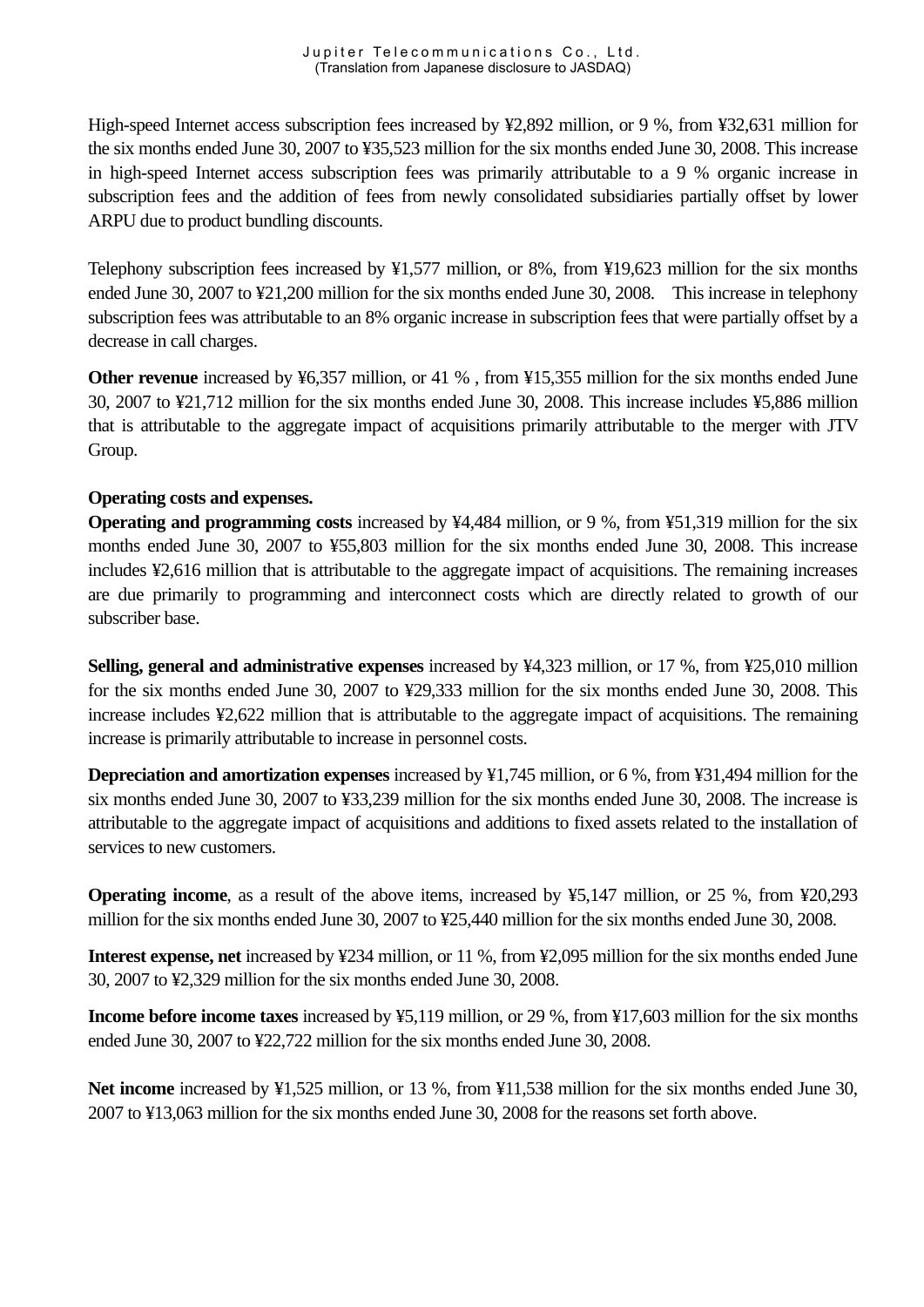#### **b. Forecasts for the Fiscal Year Ending December 2008**

The most important issue for the J:COM Group this fiscal year is one for achieving strong growth in cable television services. To achieve this goal, the J:COM Group will use one of its greatest strengths— diversified marketing touch points finely tailored for each region. In addition, the J:COM Group's value-added services such as high-speed Internet access and enhanced cable television services, improves the level of subscriber satisfaction and differentiates the J:COM Group from its competitors, which leads to increases in subscriber numbers and ARPU.

J:COM Group forecasts revenue of ¥295 billion, operating income of ¥50 billion, and net income of ¥27 billion for this fiscal year.

#### **(2) Financial position**

#### **Asset, Liability and Stockholders' equity**

Total assets increased by ¥7,404 million, from ¥680,416 million as of December 31, 2007 to ¥687,820 million as of June 30, 2008. The increase is primarily due to acquisitions made in the first quarter of 2008. Total liabilities decreased by ¥8,098 million, from ¥345,008 million as of December 31, 2007 to ¥336,910 million as of June 30, 2008. The decrease is primarily due to decrease in long-term debt, accounts payable and income tax payable.

Stockholders' equity increased by ¥14,277 million, from ¥330,009 million as of December 31, 2007 to ¥344,286 million as of June 30, 2008. The increase is primarily due to net income for the six months ended June 30, 2008.

#### **Cash flows**

For the six months ended June 30, 2008, the net cash provided by our operating activities of ¥44,825 million and existing cash and cash equivalent was used to fund net cash used in our investing and financing activities of ¥20,064 million and ¥15,383 million, respectively.

*Cash Provided by Operating Activities.* Net cash flows provided by operating activities decreased \times\$2,330 million, or 5% from ¥47,155 million for the six months ended June 30, 2007 to ¥44,825 million for the six months ended June 30, 2008. The decrease is primarily attributable to (i) an increase in cash used for our operating and SG&A expenses, (ii) an increase in cash paid for income taxes and (iii) an increase in cash used as a result of changes in our working capital accounts. These decreases were partially offset by an increase in our revenue for the six months ended June 30, 2008.

*Cash Used in Investing Activities.* Net cash used in investing activities decreased ¥4,726 million from ¥24,790 million for the six months ended June 30, 2007 to ¥20,064 million for the six months ended June 30, 2008. The net cash used for the six months ended June 30, 2008 primarily consisted of ¥17,254 million for capital expenditures and ¥2,841 million for our acquisition of new subsidiary and business operations.

*Cash Used in Financing Activities.* Net cash used in financing activities increased ¥1,909 million, or 14% from ¥13,474 million for the six months ended June 30, 2007 to ¥15,383 million for the six months ended June 30, 2008. The increase is primarily attributable to the net impact of (i) a ¥1,843 million decrease in proceeds received from the issuance of our common stock, (ii) a ¥842 million increase in net principal repayments of debt and capital lease obligations and (iii) a ¥776 million increase of other financing activities.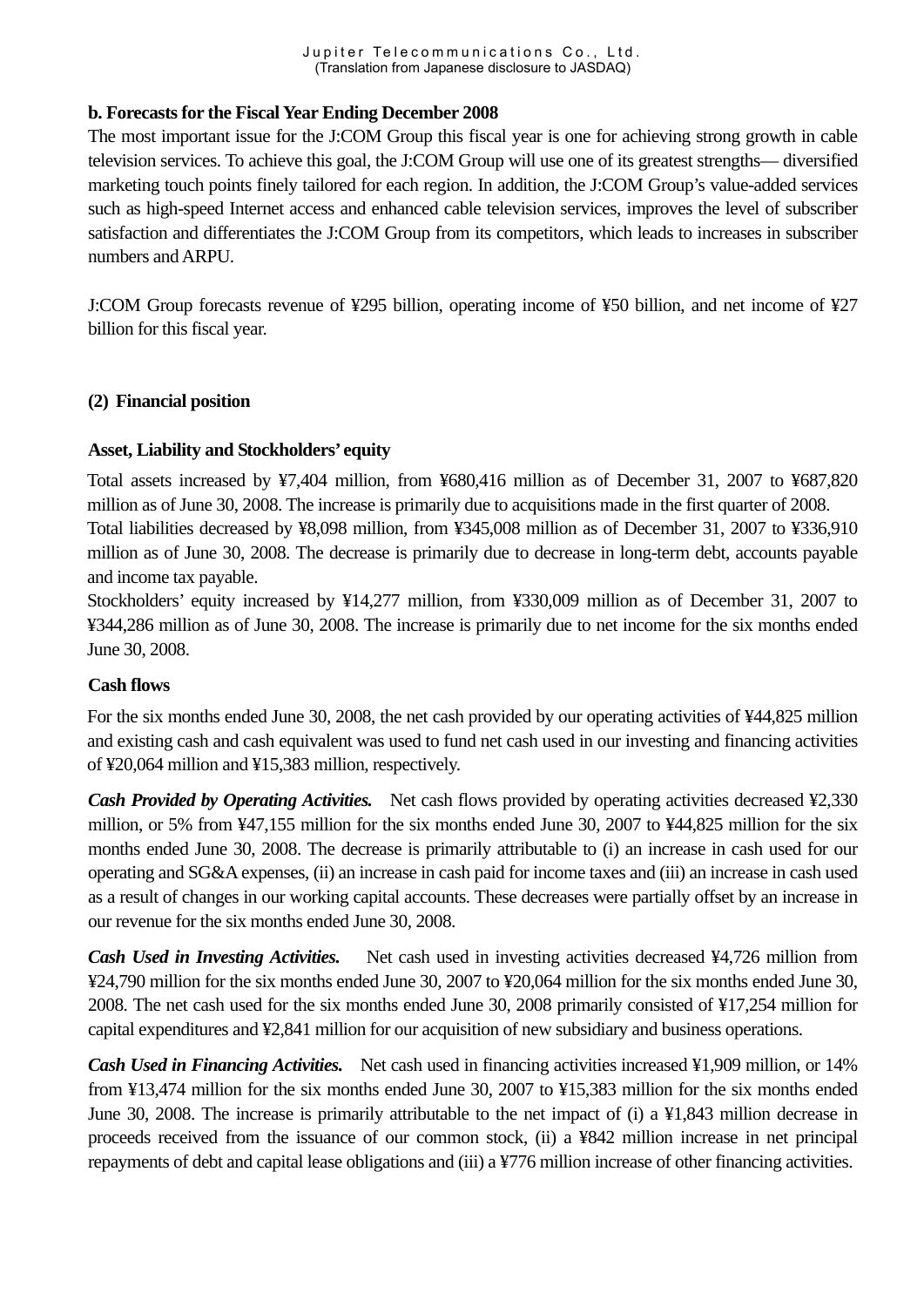### **(3) Fundamental Policy Regarding the Distribution of Profits and Dividends**

The Company is strongly aware that the distribution of profits to shareholders is an important management issue. In the first-half of the current fiscal year under review, the Company will start to pay dividends, while also continuing to increase the J:COM Group's internal reserves for future potential investments such as acquisition of other companies or capital investment, as it executes a policy of stable and continuous returns to shareholders.

The interim dividend will be ¥500 per share, which includes a special dividend of ¥250 per share. A year-end dividend of ¥250 per share is planned.

Going forward, it is the Company's policy to provide sound returns to shareholders while continuing to ensure the sustainable growth of its business.

# **2. Status of the Jupiter Telecommunications Co., Ltd. (J:COM) Group**

Omitted since there have been no significant changes in the J:COM Group's status as described in the latest Annual Securities Reports (submitted on March 27, 2008).

# **3. Management Policy**

### **(1) Fundamental Management Policy**

Omitted since there have been no significant changes in the J:COM Group's fundamental management policy as described in the Consolidated Annual Financial Results Release for the Year Ended December 31,2007 (released January 30, 2008).

The aforementioned Consolidated Annual Financial Results Release can be found online at: http://www.jcom.co.jp/ir/en/irlibrary/brief.html (J:COM Website)

### **(2) Target Management Indices**

Omitted since there have been no significant changes in the J:COM Group's target management indices as described in the Consolidated Annual Financial Results Release for the Year Ended December 31,2007 (released January 30, 2008).

The aforementioned Consolidated Annual Financial Results can be found online at: http://www.jcom.co.jp/ir/en/irlibrary/brief.html (J:COM Website)

### **(3) Medium- and Long-term Management Strategies and Issues Requiring Action**

Omitted since there have been no significant changes in the J:COM Group's medium- and long-term management strategies and issues requiring action as described in the Consolidated Annual Financial Results Release for the Year Ended December 31, 2007 (released January 30, 2008).

The aforementioned Consolidated Annual Financial Results Release can be found online at: http://www.jcom.co.jp/ir/en/irlibrary/brief.html (J:COM Website)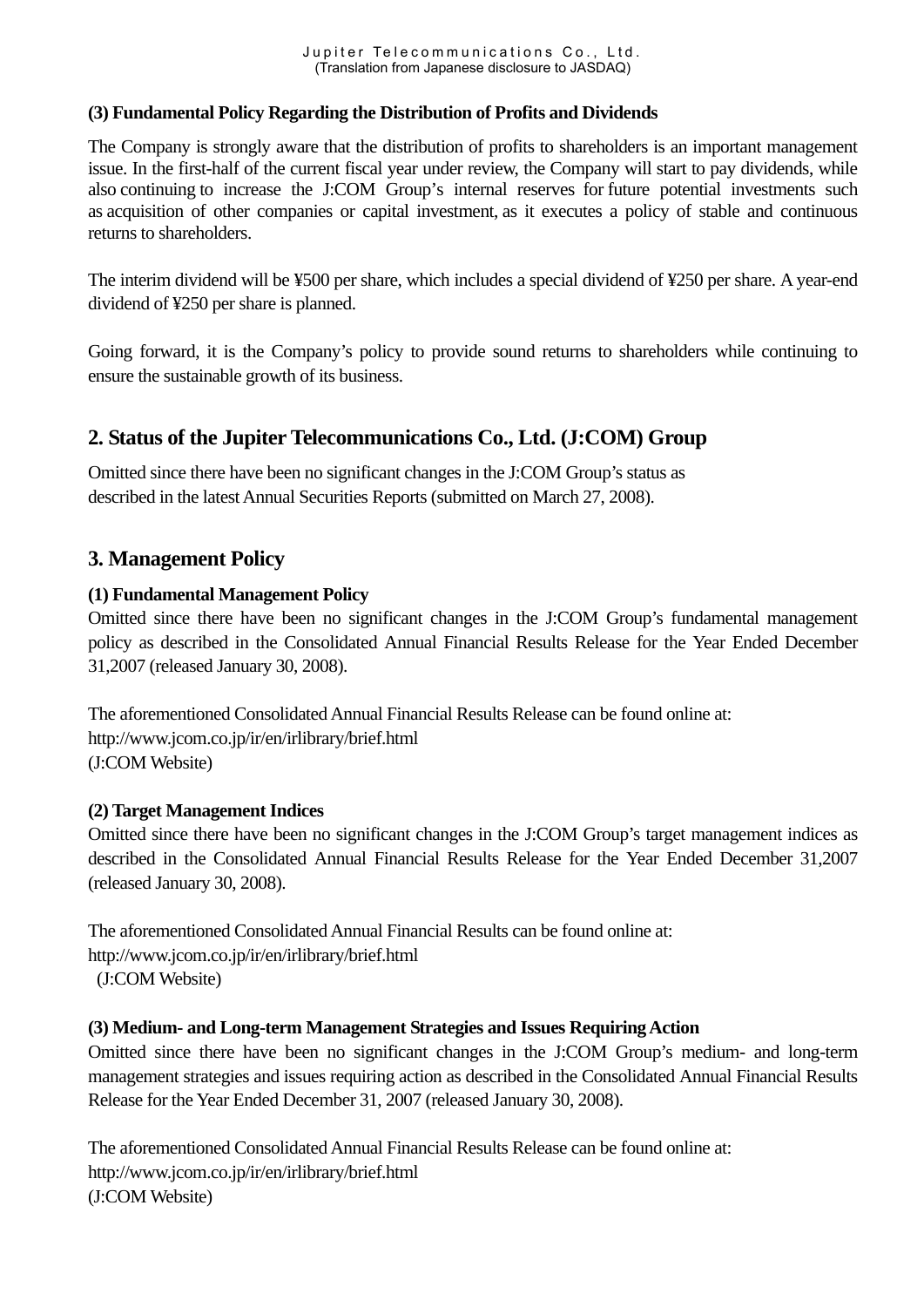# **4. Semi-annual Consolidated Financial Statements**

For the 6 Months Ended June 30, 2008

#### **JUPITER TELECOMMUNICATIONS CO., LTD. AND SUBSIDIARIES**

# **CONSOLIDATED STATEMENTS OF INCOME**

| (YEN IN MILLIONS, EXCEPT SHARE AND PER SHARE AMOUNTS)               |                                             |                                      |           |        |            |
|---------------------------------------------------------------------|---------------------------------------------|--------------------------------------|-----------|--------|------------|
| Account                                                             | <b>Six months</b><br>ended<br>June 30, 2008 | Six months<br>ended<br>June 30, 2007 |           | Change |            |
|                                                                     | <b>Amount</b>                               | Amount                               | Amount    | (%)    | Amount     |
| Revenue:                                                            |                                             |                                      |           |        |            |
| Subscription fees                                                   | 122,103                                     | 112,761                              | 9,342     | 8.3    | 230,061    |
| Other                                                               | 21,712                                      | 15,355                               | 6,357     | 41.4   | 34,447     |
|                                                                     | 143,815                                     | 128,116                              | 15,699    | 12.3   | 264,508    |
| Operating costs and expenses                                        |                                             |                                      |           |        |            |
| Operating and programming costs                                     | (55,803)                                    | (51, 319)                            | (4, 484)  | (8.7)  | (104, 748) |
| Selling, general and administrative                                 | (29, 333)                                   | (25,010)                             | (4, 323)  | (17.3) | (52, 722)  |
| Depreciation and amortization                                       | (33, 239)                                   | (31, 494)                            | (1,745)   | (5.5)  | (64, 222)  |
|                                                                     | (118, 375)                                  | (107, 823)                           | (10, 552) | (9.8)  | (221, 692) |
| Operating income                                                    | 25,440                                      | 20,293                               | 5,147     | 25.4   | 42,816     |
| Other income (expenses) :                                           |                                             |                                      |           |        |            |
| Interest expense, net:                                              |                                             |                                      |           |        |            |
| Related parties                                                     | (717)                                       | (652)                                | (65)      | (10.0) | (1, 332)   |
| Other                                                               | (1,612)                                     | (1,443)                              | (169)     | (11.7) | (2,944)    |
| Equity in earnings of affiliates                                    | 284                                         | 136                                  | 148       | 108.9  | 291        |
| Other income, net                                                   | 313                                         | 338                                  | (25)      | (7.0)  | 558        |
| Income before income taxes and other<br>items                       | 23,708                                      | 18,672                               | 5,036     | 27.0   | 39,389     |
| Minority interest in net income of<br>consolidated subsidiaries     | (986)                                       | (1,069)                              | 83        | 7.8    | (1,883)    |
| Income before income taxes                                          | 22,722                                      | 17,603                               | 5,119     | 29.1   | 37,506     |
| Income tax expense                                                  | (9,659)                                     | (6,065)                              | (3,594)   | 59.2   | (13, 514)  |
| Net income                                                          | 13,063                                      | 11,538                               | 1,525     | 13.2   | 23,992     |
| Per Share data                                                      |                                             |                                      |           |        |            |
| Net income per share - basic                                        | 1.906.79                                    | 1,803.39                             | 103.40    | 5.7    | 3,650.27   |
| Net income per share - diluted                                      | 1,903.49                                    | 1,795.57                             | 107.92    | 6.0    | 3,638.93   |
| Weighted average number of ordinary<br>shares outstanding - basic   | 6,851,517                                   | 6,397,907                            | 453,610   | 7.1    | 6,572,638  |
| Weighted average number of ordinary<br>shares outstanding - diluted | 6,863,393                                   | 6,425,765                            | 437,628   | 6.8    | 6,593,130  |

*(Note) Percentages are calculated based on amounts before rounded in Change column.*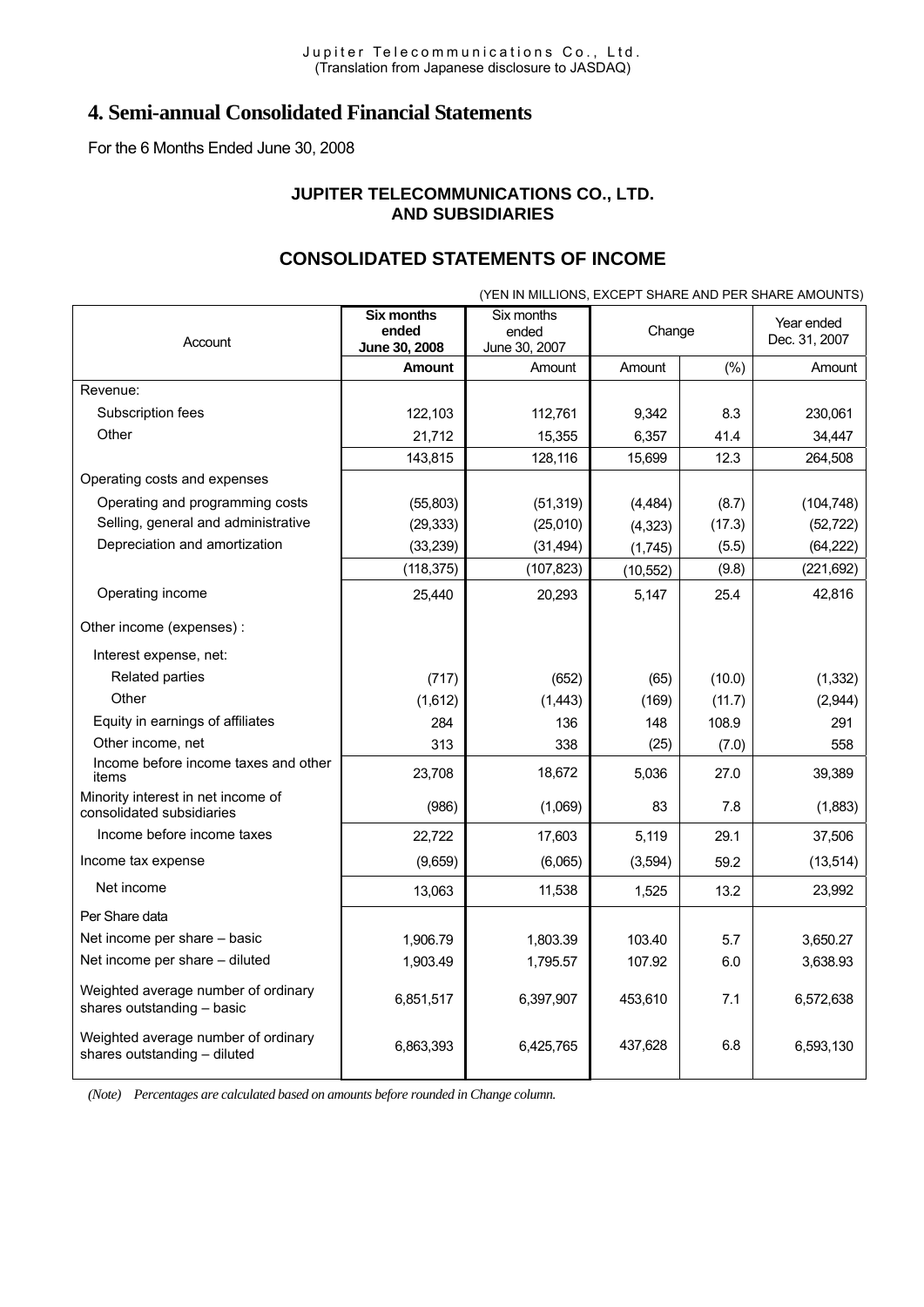#### **JUPITER TELECOMMUNICATIONS CO., LTD. AND SUBSIDIARIES**

# **CONSOLIDATED BALANCE SHEETS**

|                                           |               |                   | (YEN IN MILLIONS) |
|-------------------------------------------|---------------|-------------------|-------------------|
|                                           | June 30, 2008 | December 31, 2007 | Change            |
| Account                                   | <b>Amount</b> | Amount            | Amount            |
| Current assets:                           |               |                   |                   |
| Cash and cash equivalents                 | 32,268        | 22,890            | 9,378             |
| Accounts receivable                       | 12,410        | 13,198            | (788)             |
| Allowance for doubtful accounts           | (375)         | (356)             | (19)              |
| Deferred tax asset - current              | 10,514        | 11,738            | (1,224)           |
| Prepaid expenses and other current assets | 5,619         | 5,164             | 455               |
| Total current assets                      | 60,436        | 52,634            | 7,802             |
| Investments:                              |               |                   |                   |
| Investments in affiliates                 | 14,107        | 19,502            | (5, 395)          |
| Investments in other securities, at cost  | 2,141         | 2,139             | 2                 |
|                                           | 16,248        | 21,641            | (5,393)           |
| Property and equipment, at cost:          |               |                   |                   |
| Land                                      | 2,923         | 2,789             | 134               |
| Distribution system and equipment         | 552,282       | 523,599           | 28,683            |
| Support equipment and buildings           | 40,045        | 39,148            | 897               |
|                                           | 595,250       | 565,536           | 29,714            |
| Less accumulated depreciation             | (256, 753)    | (228, 341)        | (28, 412)         |
| Total property and equipment at cost      | 338,497       | 337,195           | 1,302             |
| Other assets:                             |               |                   |                   |
| Goodwill                                  | 225,239       | 221,493           | 3,746             |
| Identifiable intangible asset, net        | 34,244        | 32,862            | 1,382             |
| Deferred tax asset - non current          | 2,208         | 4,423             | (2,215)           |
| Other                                     | 10,948        | 10,168            | 780               |
| Total other assets                        | 272,639       | 268,946           | 3,693             |
| <b>Total assets</b>                       | 687,820       | 680,416           | 7,404             |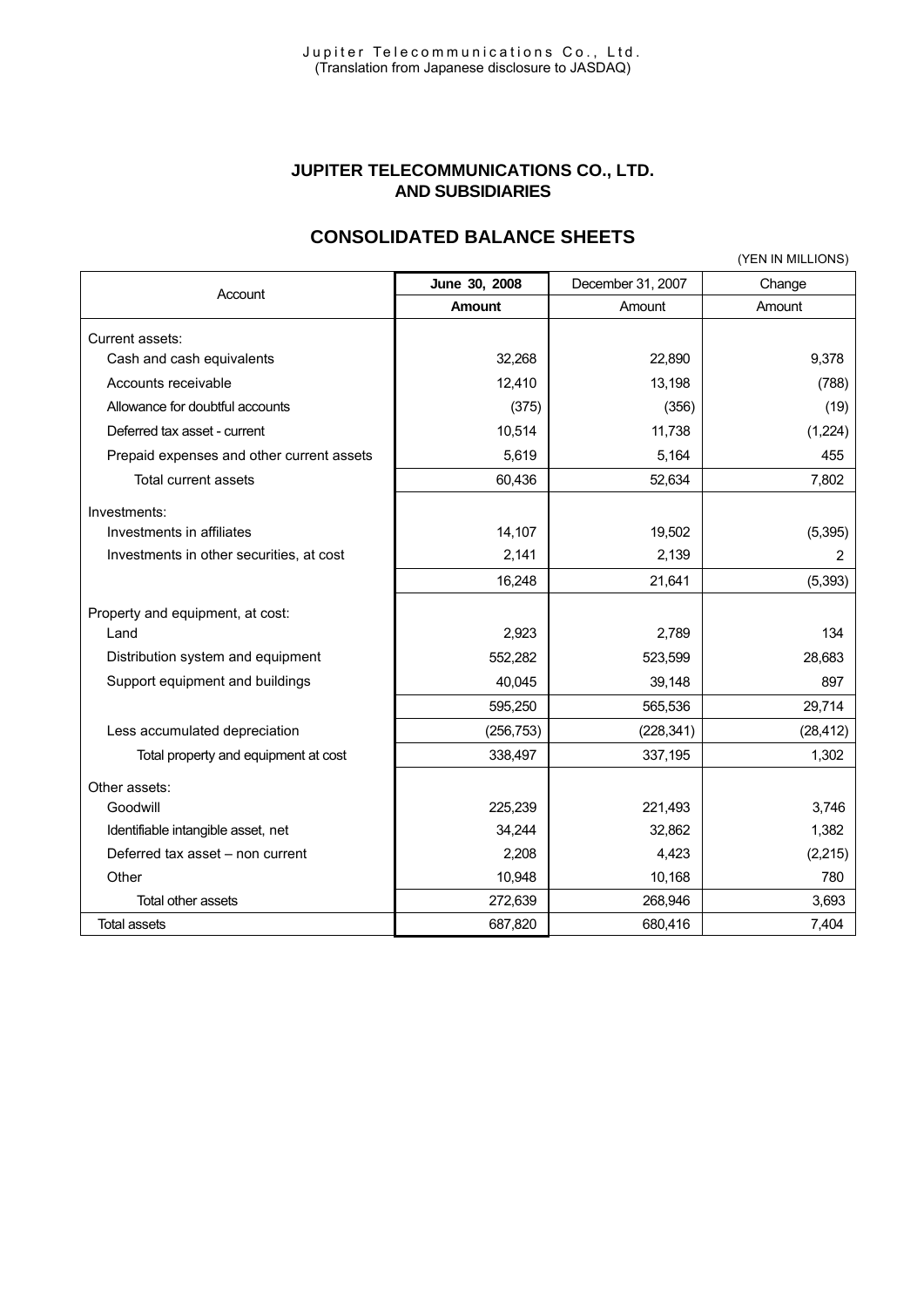| Account                                                       | June 30, 2008 | December 31, 2007 | Change    |
|---------------------------------------------------------------|---------------|-------------------|-----------|
|                                                               | <b>Amount</b> | Amount            | Amount    |
| <b>Current liabilities:</b>                                   |               |                   |           |
| Short-term loans                                              | 2,000         | 2,625             | (625)     |
| Long-term debt-current portion                                | 12,179        | 21,308            | (9, 129)  |
| Capital lease obligations-current portion                     |               |                   |           |
| Related parties                                               | 12,408        | 11,671            | 737       |
| Other                                                         | 2,897         | 2,947             | (50)      |
| Accounts payable                                              | 20,144        | 24,279            | (4, 135)  |
| Income taxes payable                                          | 6,128         | 7,082             | (954)     |
| Deposit from related parties                                  | 3,768         | 3,536             | 232       |
| Deferred revenue - current portion                            | 6,197         | 6,088             | 109       |
| Accrued expenses and other liabilities                        | 8,687         | 6,236             | 2,451     |
| <b>Total current liabilities</b>                              | 74,408        | 85,772            | (11, 364) |
|                                                               |               |                   |           |
| Long-term debt, less current portion                          | 144,591       | 143,219           | 1,372     |
| Capital lease obligations, less current portion:              |               |                   |           |
| Related parties                                               | 34,499        | 34,335            | 164       |
| Other                                                         | 5,998         | 6,911             | (913)     |
| Deferred revenue                                              | 57,169        | 54,708            | 2,461     |
| Redeemable preferred stock of consolidated subsidiary         | 500           | 500               |           |
| Deferred tax liability - non current                          | 10,775        | 12,643            | (1,868)   |
| Other liabilities                                             | 8,970         | 6,920             | 2,050     |
| <b>Total liabilities</b>                                      | 336,910       | 345,008           | (8,098)   |
| Minority interests                                            | 6,624         | 5,399             | 1,225     |
|                                                               |               |                   |           |
| Shareholders' equity:                                         |               |                   |           |
| Ordinary shares no par value                                  | 117,098       | 116,734           | 364       |
| Additional paid-in capital                                    | 231,882       | 231,493           | 389       |
| Accumulated deficit                                           | 2,984         | (10,079)          | 13,063    |
| Treasury stock                                                | (7, 520)      | (7, 520)          |           |
| Accumulated other comprehensive income                        | (158)         | (619)             | 461       |
| Total shareholders' equity                                    | 344,286       | 330,009           | 14,277    |
| Total liabilities, minority interest and shareholders' equity | 687,820       | 680.416           | 7,404     |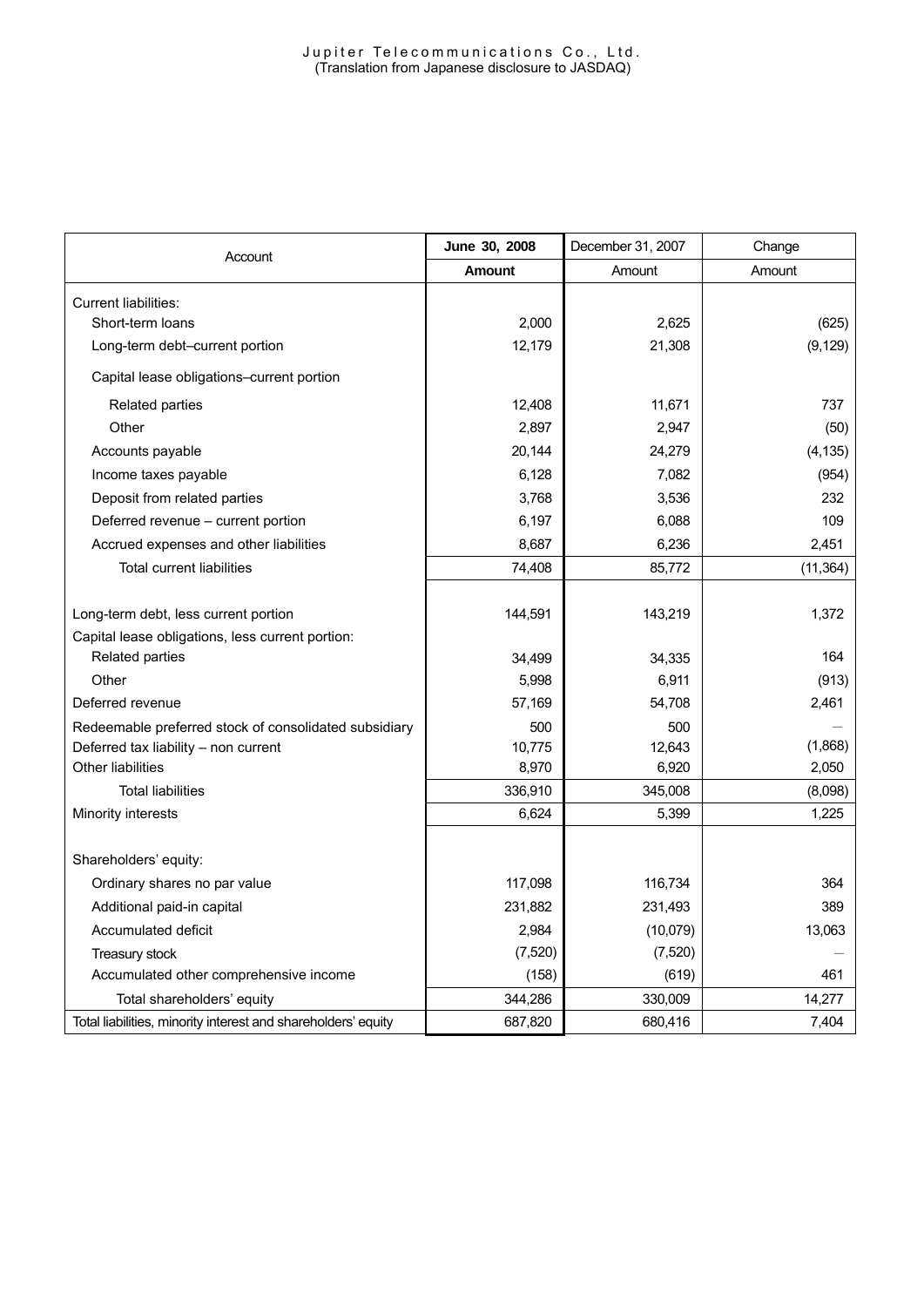# **JUPITER TELECOMMUNICATIONS CO., LTD. AND SUBSIDIARIES**

#### **CONSOLIDATED STATEMENTS OF SHAREHOLDERS' EQUITY**

|                                                                                                       |                           |                                  |                                |                               |                                                        |                              | (YEN IN MILLIONS)                |
|-------------------------------------------------------------------------------------------------------|---------------------------|----------------------------------|--------------------------------|-------------------------------|--------------------------------------------------------|------------------------------|----------------------------------|
|                                                                                                       | Ordinary<br><b>Shares</b> | Additional<br>paid-in<br>capital | Comprehensive<br>Income/(Loss) | Accumulated<br><b>Deficit</b> | Accumulated<br>Other<br>Comprehensive<br>Income/(Loss) | Treasury<br>Stock at<br>cost | Total<br>Shareholders'<br>Equity |
| Balance at December 31,<br>2006                                                                       | 115,232                   | 196,335                          |                                | (34,071)                      | (200)                                                  | (0)                          | 277,296                          |
| Net income:                                                                                           |                           |                                  | 23,992                         | 23,992                        |                                                        |                              | 23,992                           |
| Other comprehensive<br>income:<br>Changes in the fair<br>value of derivative<br>financial instruments |                           |                                  | (419)                          |                               | (419)                                                  |                              | (419)                            |
| Comprehensive income                                                                                  |                           |                                  | 23,573                         |                               |                                                        |                              |                                  |
| Stock option exercise                                                                                 | 1,502                     | 1,470                            |                                |                               |                                                        |                              | 2,972                            |
| Stock compensation<br>(includes paid not issued<br>options)                                           |                           | 141                              |                                |                               |                                                        |                              | 141                              |
| Increase due to merger                                                                                |                           | 33,547                           |                                |                               |                                                        |                              | 33,547                           |
| Purchase of treasury stock                                                                            |                           |                                  |                                |                               |                                                        | (7,520)                      | (7, 520)                         |
| Balance at December 31,<br>2007                                                                       | 116,734                   | 231,493                          |                                | (10,079)                      | (619)                                                  | (7,520)                      | 330,009                          |
| Net Income                                                                                            |                           |                                  | 13,063                         | 13,063                        |                                                        |                              | 13,063                           |
| Other comprehensive<br>income:                                                                        |                           |                                  |                                |                               |                                                        |                              |                                  |
| Changes in the fair<br>value of derivative<br>financial instruments                                   |                           |                                  | 461                            |                               | 461                                                    |                              | 461                              |
| Comprehensive income                                                                                  |                           |                                  | 13,524                         |                               |                                                        |                              |                                  |
| Stock option exercise                                                                                 | 364                       | 364                              |                                |                               |                                                        |                              | 728                              |
| Stock compensation                                                                                    |                           | 25                               |                                |                               |                                                        |                              | 25                               |
| Purchase of treasury stock                                                                            |                           |                                  |                                |                               |                                                        |                              |                                  |
| Balance at June 30, 2008                                                                              | 117,098                   | 231,882                          |                                | 2,984                         | (158)                                                  | (7, 520)                     | 344,286                          |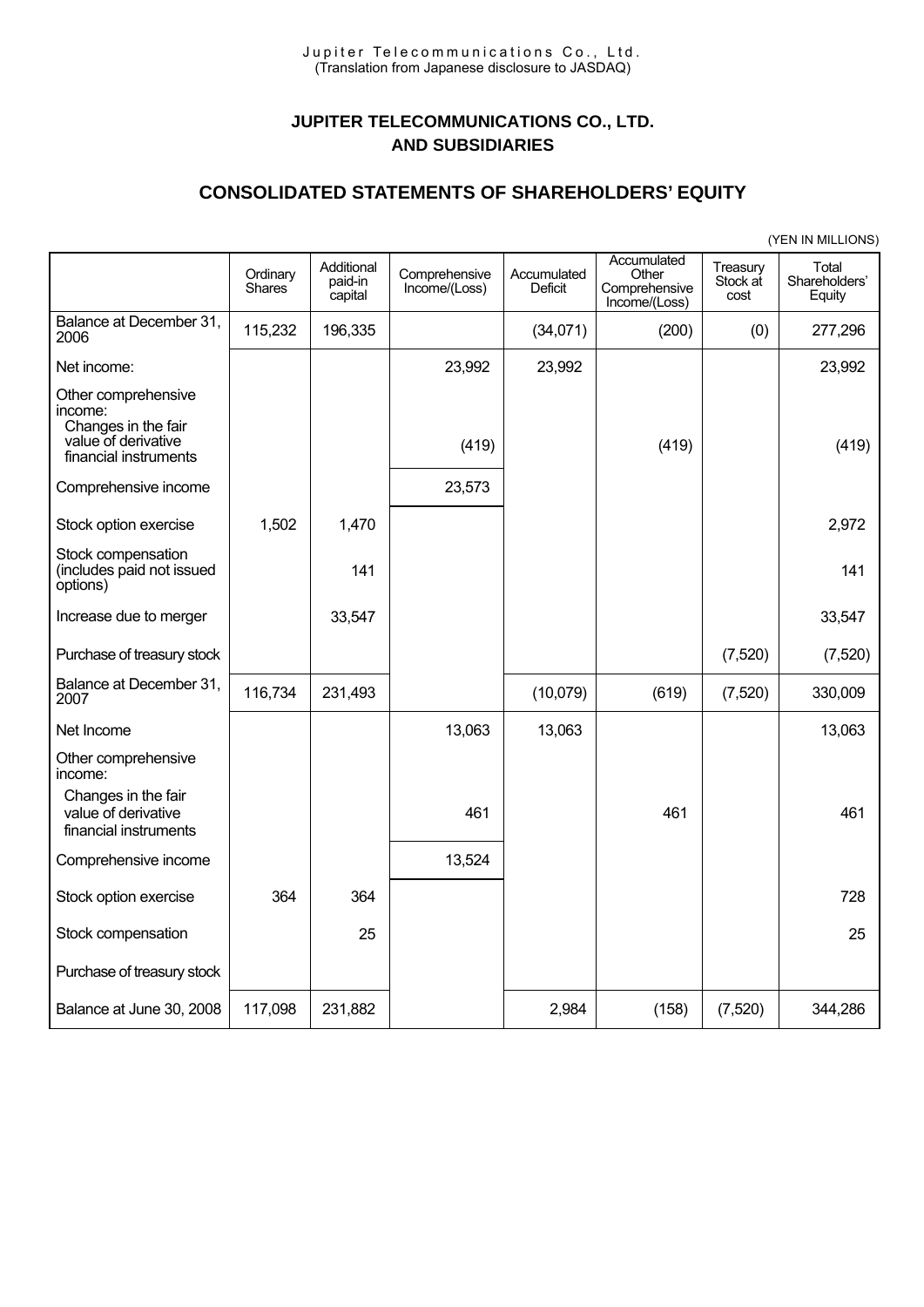#### **JUPITER TELECOMMUNICATIONS CO., LTD. AND SUBSIDIARIES**

# **CONSOLIDATED STATEMENTS OF CASH FLOWS**

|                                                                                             |                                   |                                   | (YEN IN MILLIONS)               |
|---------------------------------------------------------------------------------------------|-----------------------------------|-----------------------------------|---------------------------------|
|                                                                                             | Six months ended<br>June 30, 2008 | Six months ended<br>June 30, 2007 | Year ended<br>December 31, 2007 |
| Classification                                                                              | Amount                            | Amount                            | Amount                          |
| Cash flows from operating activities:                                                       |                                   |                                   |                                 |
| Net income                                                                                  | 13,063                            | 11,538                            | 23,992                          |
| Adjustments to reconcile net income to net cash provided by<br>operating activities:        |                                   |                                   |                                 |
| Depreciation and amortization                                                               | 33,239                            | 31,494                            | 64,222                          |
| Equity in earnings of affiliates                                                            | (284)                             | (136)                             | (291)                           |
| Minority interest in net income of consolidated subsidiaries                                | 986                               | 1,069                             | 1,883                           |
| Stock compensation expenses                                                                 | 25                                | 90                                | 140                             |
| Deferred income taxes                                                                       | 1,973                             | 855                               | 1,657                           |
| Non-cash gain from forgiveness of debt                                                      | (135)                             |                                   |                                 |
| Changes in operating assets and liabilities, excluding<br>effects of business combinations: |                                   |                                   |                                 |
| Decrease in accounts receivable, net                                                        | 1,131                             | 2,084                             | 2,477                           |
| (Increase)/decrease in prepaid expenses and other<br>current assets                         | (1,549)                           | (4)                               | 214                             |
| Increase in other assets                                                                    | (47)                              | (1,555)                           | (2,478)                         |
| Increase/(decrease) in accounts payable                                                     | (4,626)                           | (2,920)                           | 412                             |
| Increase in accrued expenses and other liabilities                                          | 1,384                             | 4,879                             | 2,834                           |
| Increase/(decrease) in deferred revenue                                                     | (335)                             | (239)                             | 164                             |
| Net cash provided by operating activities                                                   | 44,825                            | 47,155                            | 95,226                          |
| Cash flows from investing activities:                                                       |                                   |                                   |                                 |
| Capital expenditures                                                                        | (17, 254)                         | (20, 353)                         | (46, 348)                       |
| Acquisitions of new subsidiaries, net of cash acquired                                      | (1, 131)                          |                                   | 634                             |
| Acquisition of new business operation                                                       | (1,710)                           |                                   |                                 |
| Investments in and advances to affiliates                                                   |                                   |                                   | (1, 138)                        |
| Loan to related party                                                                       |                                   | (3,650)                           | (5, 166)                        |
| Principle received from related party                                                       |                                   |                                   | 1,350                           |
| Acquisition of minority interests in consolidated subsidiaries                              | (87)                              | (951)                             | (2, 543)                        |
| Other investing activities                                                                  | 118                               | 164                               | 483                             |
| Net cash used in investing activities                                                       | (20,064)                          | (24, 790)                         | (52, 728)                       |
| Cash flows from financing activities:                                                       |                                   |                                   |                                 |
| Proceeds from issuance of common stock                                                      | 727                               | 2,570                             | 2,973                           |
| Purchase of treasury stock                                                                  |                                   |                                   | (7,520)                         |
| Change in short-term loans                                                                  | (200)                             | (300)                             | 335                             |
| Proceeds from long-term debt                                                                | 25,284                            | 253                               | 613                             |
| Principal payments of long-term debt                                                        | (33, 451)                         | (8, 125)                          | (25, 699)                       |
| Principal payments under capital lease obligations                                          | (8,499)                           | (7, 852)                          | (15,689)                        |
| Other financing activities                                                                  | 756                               | (20)                              | 4,893                           |
| Net cash used in financing activities                                                       | (15, 383)                         | (13, 474)                         | (40,094)                        |
| Net increase in cash and cash equivalents                                                   | 9,378                             | 8,891                             | 2,404                           |
| Cash and cash equivalents at beginning of period                                            | 22,890                            | 20,486                            | 20,486                          |
| Cash and cash equivalents at end of period                                                  | 32,268                            | 29,377                            | 22,890                          |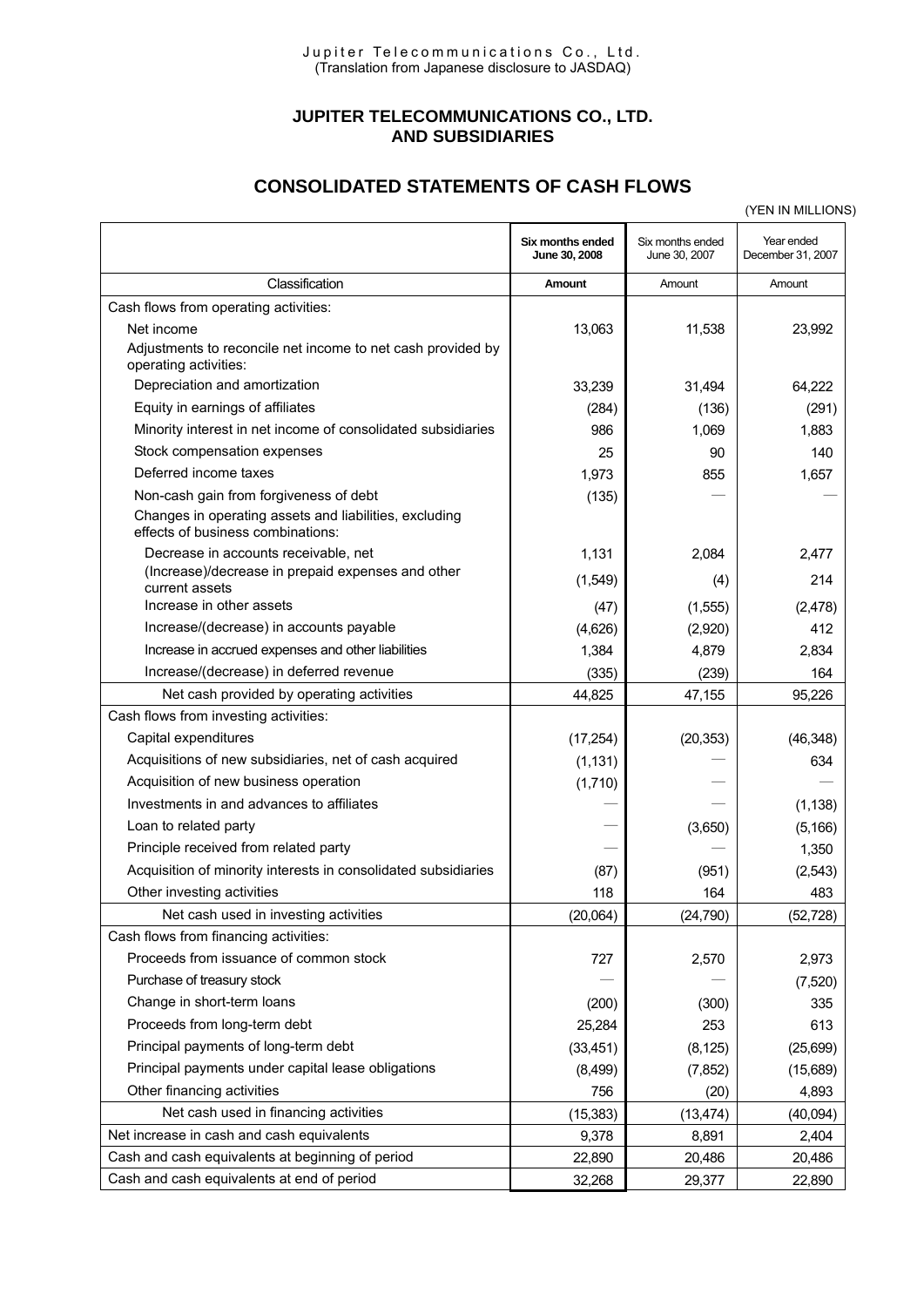#### **Notes to Interim Period Consolidated Financial Statements**

#### **Scope of consolidation**

- (1) Number of consolidated subsidiaries: 30
- (2) The names of major consolidated subsidiaries: J:COM West Co., Ltd., J:COM Kanto Co., Ltd., J:COM Tokyo Co., Ltd.
- (3) Change of scope of consolidation

The consolidated subsidiary J:COM Kansai Co., Ltd. merged with the consolidated subsidiaries Hokusetsu Cable Net Co., Ltd. and Cable West Inc. J:COM Kansai Co., Ltd. was renamed J:COM West Co., Ltd.

The Company acquired the shares of Kyoto Cable Communications Co., Ltd. from other shareholders, making it a consolidated subsidiary from an equity method affiliate.

The Company sold all of its shares of JSBC2 Co., Ltd.

Since there is no significant change from Annual Securities Reports (submitted on March 27, 2008) except for the above, we are not required to provide any additional information.

#### **Segment Information**

#### (1) Operating segments

The Company's new channel services are considered a separate operating segment, however, due to the insignificant size of these channel service operations, management has determined it has one reportable segment "Broadband communications services" as of June 30, 2008. Therefore, information on operating segments is not applicable in this section.

#### (2) Segment information by region

Since the Company does not have any overseas subsidiaries or branches, this section is not applicable.

#### **Earning per share**

|                                             | Six months ended<br>June 30. | Year ended<br>December 31. |           |
|---------------------------------------------|------------------------------|----------------------------|-----------|
|                                             | 2008                         | 2007                       | 2007      |
|                                             | 13.063                       | 11.538                     | 23.992    |
| Weighted average common shares outstanding: |                              |                            |           |
|                                             | 6,851,517                    | 6.397.907                  | 6,572,638 |
|                                             | 11.876                       | 27,858                     | 20,492    |
|                                             | 6,863,393                    | 6.425.765                  | 6,593,130 |
| Earnings per share (Yen):                   |                              |                            |           |
|                                             | 1.906.79                     | 1.803.39                   | 3,650.27  |
| Diluted.                                    | 1.903.49                     | 1.795.57                   | 3,638.93  |

#### **Subsequent events**

On July 4, 2008, shareholders of Cable Vision 21, Inc., our consolidated subsidiary, and Fukuoka Cable Network Co., Ltd., our equity method affiliate, agreed to merge these two companies and signed a merger agreement. In accordance with the merger agreement, the merger will take place on September 1, 2008 and FCN will be a surviving entity under a new company name as J:COM Fukuoka Co., Ltd. (JFC) and JFC will become our consolidated subsidiary. Upon the merger, we expect that JFC will provide a higher level of assurance and reliability to its subscribers by enhancing its presence in the market as a largest cable TV company in the Kyushu area. Also, we expect that this merger will enable JFC to improve its financial strength and business efficiency, to further expand service areas, and to contribute community in the Kyushu area by providing improved access and service.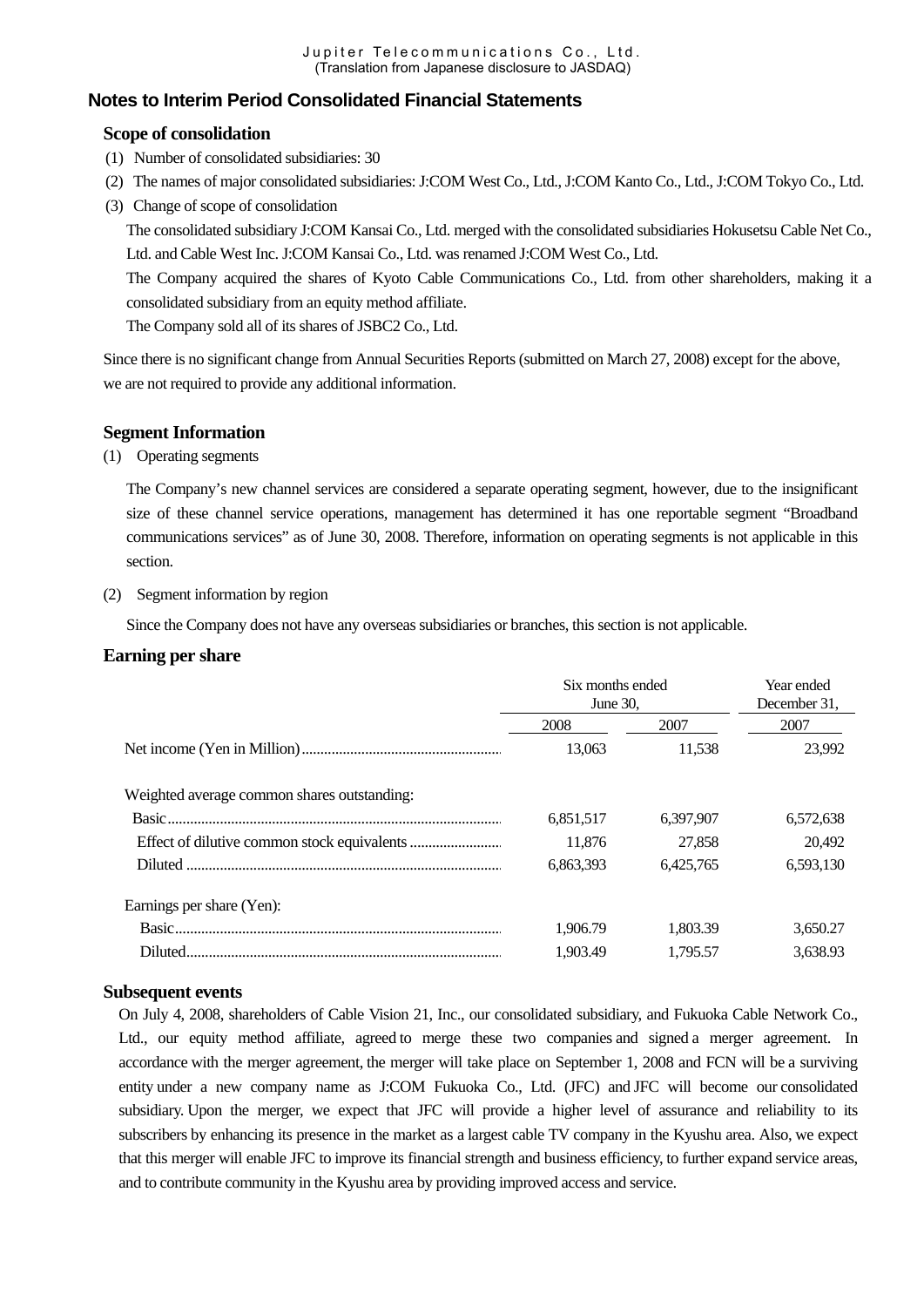# **5. Semi-annual financial Statements**

For the 6 Months Ended June 30, 2008

# **JUPITER TELECOMMUNICATIONS CO., LTD (Parent Company Only-Japanese GAAP)**

# **STATEMENTS OF INCOME**

**(YEN IN MILLIONS)**

| Account                                    | <b>Six months ended</b><br>June 30, 2008 | Six months ended<br>June 30, 2007 | Change  |        | Year ended<br>Dec 31, 2007 |
|--------------------------------------------|------------------------------------------|-----------------------------------|---------|--------|----------------------------|
|                                            | Amount                                   | Amount                            | Amount  | (% )   | Amount                     |
|                                            |                                          |                                   |         |        |                            |
| Sales                                      | 56,092                                   | 49,566                            | 6,526   | 13.2   | 107,807                    |
| Cost of sales                              | 44,341                                   | 41,241                            | 3,100   | 7.5    | 87,952                     |
| <b>Gross income</b>                        | 11,751                                   | 8,325                             | 3,426   | 41.2   | 19,855                     |
|                                            |                                          |                                   |         |        |                            |
| Selling, general & administrative expenses | 6,756                                    | 5,459                             | 1,297   | 23.8   | 11,708                     |
| <b>Operating income</b>                    | 4,995                                    | 2,866                             | 2,129   | 74.3   | 8,147                      |
|                                            |                                          |                                   |         |        |                            |
| Non-Operating profit                       | 1,532                                    | 1,815                             | (283)   | (15.6) | 3,635                      |
| Non-Operating charges                      | 1,407                                    | 1,584                             | (177)   | (11.2) | 3,126                      |
| <b>Ordinary income</b>                     | 5,120                                    | 3,097                             | 2,023   | 65.3   | 8,656                      |
| Extraordinary gain                         | 710                                      |                                   | 710     |        |                            |
| <b>Extraordinary losses</b>                | 144                                      |                                   | 144     |        | 59                         |
| Net Income before taxes                    | 5,686                                    | 3,097                             | 2,589   | 83.6   | 8,597                      |
| Income taxes & inhabitant taxes            | 16                                       | 1,392                             | (1,376) | (98.9) | 3,661                      |
| Income taxes - deferred                    | 1,709                                    | (1, 324)                          | (3,033) |        | (1, 391)                   |
| Net Income after taxes                     | 3,961                                    | 3,029                             | 932     | 30.8   | 6,327                      |

(*Note) Percentages are calculated based on amounts before rounded in Change column.*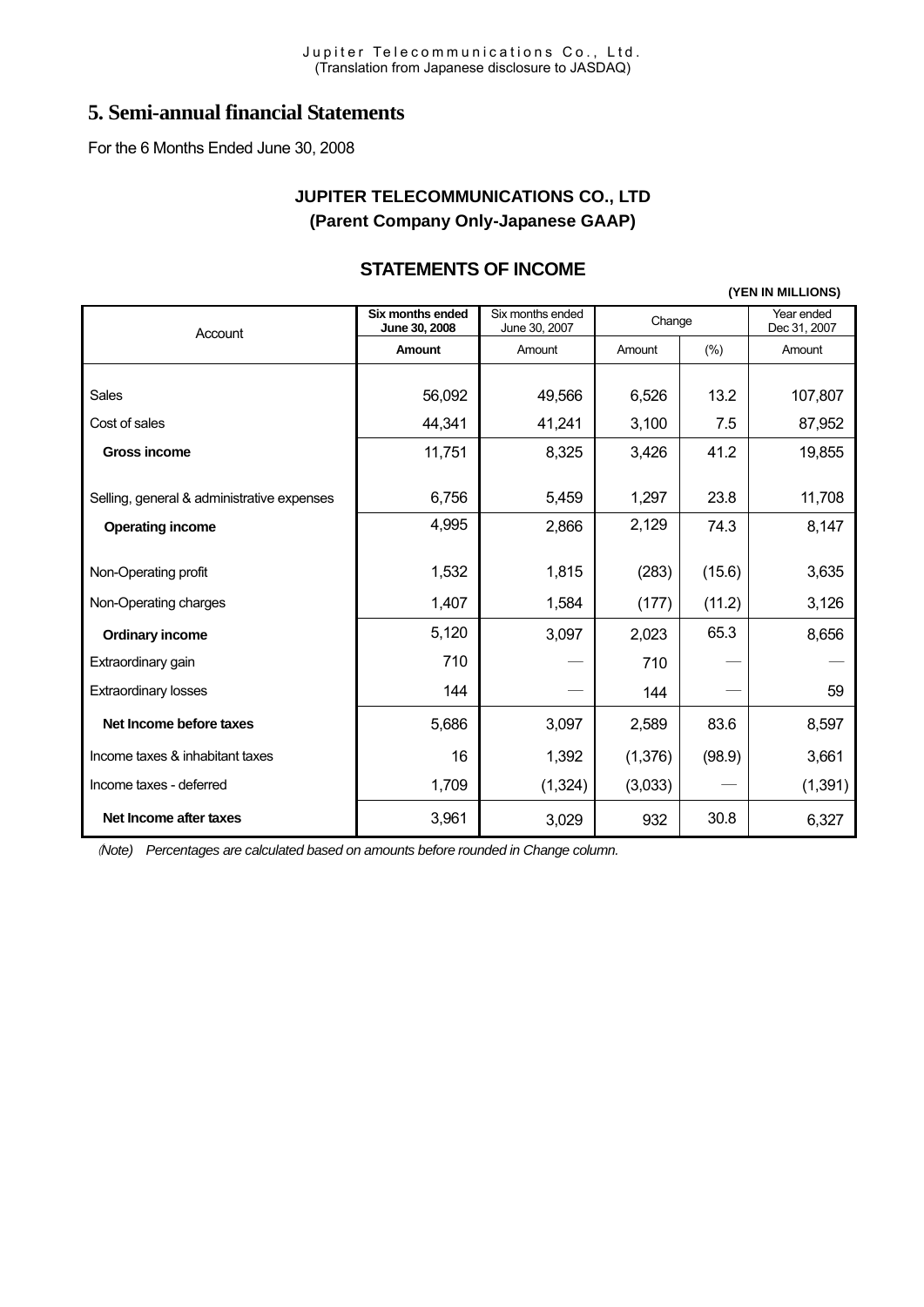# **JUPITER TELECOMMUNICATIONS CO., LTD (Parent Company Only-Japanese GAAP)**

# **BALANCE SHEETS**

**(YEN IN MILLIONS)**

| Account                                       | <b>June 30,</b><br>2008 | December<br>31, 2007 | Change    | Account                                 | <b>June 30.</b><br>2008 | <b>December</b><br>31, 2007 | Change    |
|-----------------------------------------------|-------------------------|----------------------|-----------|-----------------------------------------|-------------------------|-----------------------------|-----------|
| Current assets:                               | Amount                  | Amount               | Amount    | <b>Current liabilities:</b>             | Amount                  | Amount                      | Amount    |
| Cash and cash equivalents                     | 1,698                   | 1,437                | 261       | Accounts payable-Trade                  | 8,882                   | 7,964                       | 918       |
| Accounts receivable-Trade                     | 11,952                  | 11,533               | 419       | Long-term debt-current<br>portion       | 8,984                   | 18,075                      | (9,091)   |
| Inventories                                   | 1,161                   | 359                  | 802       | Other current liabilities               | 5,053                   | 10,849                      | (5,796)   |
| Other current assets                          | 39,434                  | 24,089               | 15,345    | <b>Total current liabilities</b>        | 22,919                  | 36,888                      | (13,969)  |
| <b>Total current assets</b>                   | 54,245                  | 37,418               | 16,827    | <b>Fixed liabilities:</b>               |                         |                             |           |
|                                               |                         |                      |           | Long-term debt                          | 130,477                 | 128,151                     | 2,326     |
|                                               |                         |                      |           | Other long term liabilities             | 9,943                   | 15,649                      | (5,706)   |
|                                               |                         |                      |           | <b>Total fixed liabilities</b>          | 140,420                 | 143,800                     | (3,380)   |
| <b>Fixed assets</b>                           |                         |                      |           | <b>Total Liabilities</b>                | 163,339                 | 180,688                     | (17, 349) |
| Tangible fixed assets                         | 2,821                   | 2,962                | (141)     | Stockholders' equity                    |                         |                             |           |
| Intangible fixed assets                       | 10,896                  | 19,800               | (8,904)   | Common stock                            | 117,098                 | 116,734                     | 364       |
| Investments to subsidiaries<br>and affiliates | 263,604                 | 269,612              | (6,008)   | Capital surplus:                        |                         |                             |           |
| Long-term loans to related<br>parties         | 78,400                  | 92,300               | (13,900)  | Capital reserve                         | 31,237                  | 30,873                      | 364       |
| Other assets                                  | 4,966                   | 5,054                | (88)      | Additional paid-in capital              | 94,132                  | 94,132                      |           |
| Total investments and other<br>assets         | 346,970                 | 366,966              | (19,996)  | <b>Total Capital Surplus</b>            | 125,369                 | 125,005                     | 364       |
| Total fixed assets                            | 360,687                 | 389,728              | (29,041)  | Accumulated profit                      |                         |                             |           |
|                                               |                         |                      |           | Retained earnings carried<br>forward    | 16,770                  | 12,809                      | 3,961     |
|                                               |                         |                      |           | Total retained eamings                  | 16,770                  | 12,809                      | 3,961     |
|                                               |                         |                      |           | Treasury stock                          | (7,520)                 | (7,520)                     |           |
|                                               |                         |                      |           | <b>Total Stockholder's equity</b>       | 251,717                 | 247,028                     | 4,689     |
|                                               |                         |                      |           | Revaluation surplus                     |                         |                             |           |
|                                               |                         |                      |           | Deferred hedge gain (loss)              | (147)                   | (584)                       | 437       |
|                                               |                         |                      |           | <b>Total Revaluation surplus</b>        | (147)                   | (584)                       | 437       |
|                                               |                         |                      |           | Stock option                            | 23                      | 14                          | 9         |
|                                               |                         |                      |           | <b>Total Net Assets</b>                 | 251,593                 | 246,458                     | 5,135     |
| <b>Total Assets</b>                           | 414,932                 | 427,146              | (12, 214) | <b>Total Liabilities and Net Assets</b> | 414,932                 | 427,146                     | (12, 214) |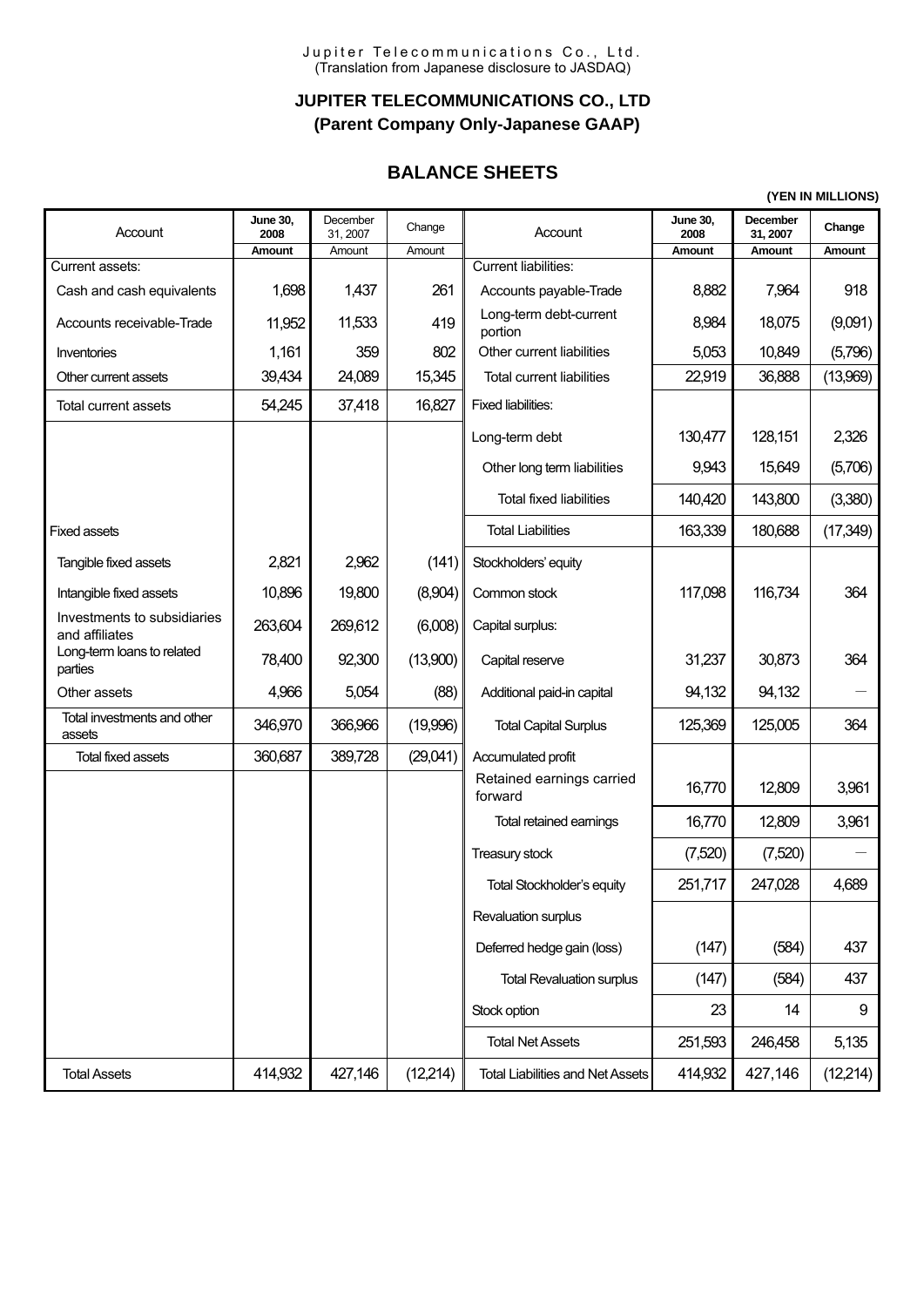# **JUPITER TELECOMMUNICATIONS CO., LTD (Parent Company Only-Japanese GAAP) STATEMENT OF STOCKHOLDERS' EQUITY**

For the 6 months ended June 30, 2008 (YEN IN MILLIONS)

|                                                  | Stockholders' equity |                 |                 |         |                          |                                      |                   |                                 |  |
|--------------------------------------------------|----------------------|-----------------|-----------------|---------|--------------------------|--------------------------------------|-------------------|---------------------------------|--|
|                                                  |                      | Capital Surplus |                 |         | <b>Retained Earnings</b> |                                      |                   |                                 |  |
|                                                  | Common stock         | Capital         | Additional      |         | Accumulated<br>profit    | <b>Total retained</b>                | Treasury<br>stock | Total<br>Stockholders<br>equity |  |
|                                                  |                      | reserve         | paid-in capital | surplus |                          | Retained earnings<br>carried forward | eamings           |                                 |  |
| Balance at December 31,<br>2007                  | 116,734              | 30,873          | 94,132          | 125,005 | 12,809                   | 12,809                               | (7,520)           | 247,028                         |  |
| Movement for this period                         |                      |                 |                 |         |                          |                                      |                   |                                 |  |
| Net income                                       |                      |                 |                 |         | 3,961                    | 3,961                                |                   | 3,961                           |  |
| Stock option exercise                            | 364                  | 364             |                 | 364     |                          |                                      |                   | 728                             |  |
| Movement other than<br>Stockholders' equity item |                      |                 |                 |         |                          |                                      |                   |                                 |  |
| Total movement                                   | 364                  | 364             |                 | 364     | 3,961                    | 3,961                                |                   | 4,689                           |  |
| Balance at June 30, 2008                         | 117,098              | 31,237          | 94,132          | 125,369 | 16,770                   | 16,770                               | (7,520)           | 251,717                         |  |

|                                                  | Revaluation surplus           |                              |              |                         |  |
|--------------------------------------------------|-------------------------------|------------------------------|--------------|-------------------------|--|
|                                                  | Deferred hedge<br>gain (loss) | Total revaluation<br>surplus | Stock option | <b>Total Net assets</b> |  |
| Balance at December 31,<br>2007                  | (584)                         | (584)                        | 14           | 246,458                 |  |
| Movement for this period                         |                               |                              |              |                         |  |
| Net income                                       |                               |                              |              | 3,961                   |  |
| Stock option exercise                            |                               |                              |              | 728                     |  |
| Movement other than<br>Stockholders' equity item | 437                           | 437                          | 9            | 446                     |  |
| <b>Total movement</b>                            | 437                           | 437                          | 9            | 5,135                   |  |
| Balance at June 30, 2008                         | (147)                         | (147)                        | 23           | 251,593                 |  |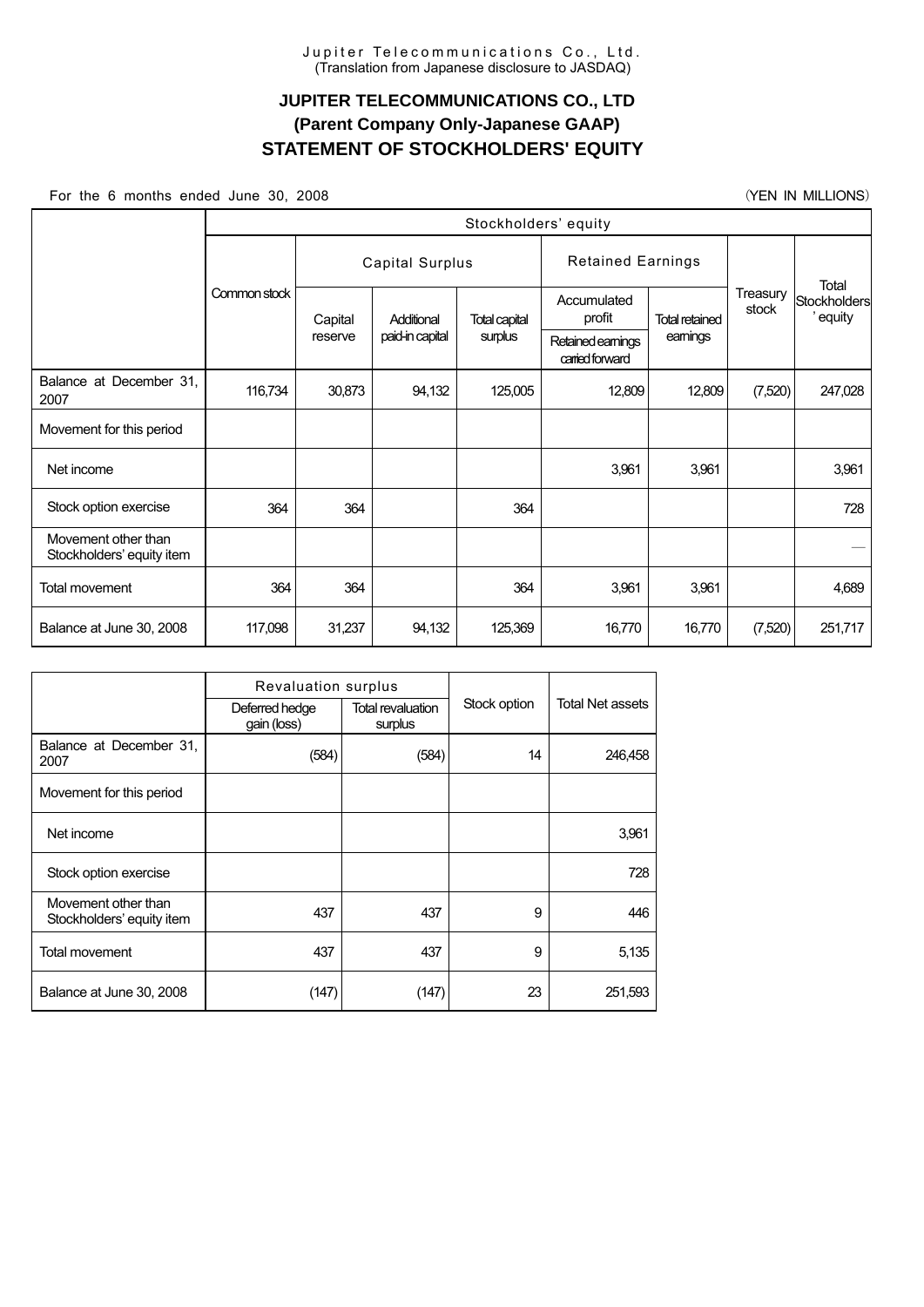For the 12 months ended December 31, 2007 (TEN IN MILLIONS)

|                                                                                    | Stockholders' equity |                   |         |                        |                      |                                    |                   |                   |                        |
|------------------------------------------------------------------------------------|----------------------|-------------------|---------|------------------------|----------------------|------------------------------------|-------------------|-------------------|------------------------|
|                                                                                    |                      |                   |         | <b>Capital Surplus</b> |                      | <b>Retained Earnings</b>           |                   |                   |                        |
|                                                                                    |                      | Common Advance on | Capital | Additional             | <b>Total capital</b> | Accumulated<br>profit              | Total<br>retained | Treasury<br>stock | Total<br>Stockholders' |
|                                                                                    | stock                | subscription      | reserve | paid-in capital        | surplus              | Retainedeamings<br>carried forward | eamings           |                   | equity                 |
| Balance at December 31, 2006                                                       | 115,232              | 32                | 29,371  | 42,230                 | 71,601               | 6,482                              | 6,482             | (0)               | 193,347                |
| Movement for this period                                                           |                      |                   |         |                        |                      |                                    |                   |                   |                        |
| Net income                                                                         |                      |                   |         |                        |                      | 6,327                              | 6,327             |                   | 6,327                  |
| JTV merger                                                                         |                      |                   |         | 51,902                 | 51,902               |                                    |                   |                   | 51,902                 |
| Treasury stock                                                                     |                      |                   |         |                        |                      |                                    |                   | (7,520)           | (7,520)                |
| Stock option exercise                                                              | 1,486                |                   | 1,486   |                        | 1,486                |                                    |                   |                   | 2,972                  |
| Reclassified from Advance<br>on subscription to Common<br>stock or Capital reserve | 16                   | (32)              | 16      |                        | 16                   |                                    |                   |                   |                        |
| Movement other than<br>Stockholders' equity item                                   |                      |                   |         |                        |                      |                                    |                   |                   |                        |
| <b>Total movement</b>                                                              | 1,502                | (32)              | 1,502   | 51,902                 | 53,404               | 6,327                              | 6,327             | (7,520)           | 53,681                 |
| Balance at December 31, 2007                                                       | 116,734              |                   | 30,873  | 94,132                 | 125,005              | 12,809                             | 12,809            | (7,520)           | 247,028                |

|                                                                                    | <b>Revaluation surplus</b>   |                              |              |                         |
|------------------------------------------------------------------------------------|------------------------------|------------------------------|--------------|-------------------------|
|                                                                                    | Deferred hedge<br>gain(loss) | Total revaluation<br>surplus | Stock option | <b>Total Net assets</b> |
| Balance at December 31, 2006                                                       | (192)                        | (192)                        |              | 193,155                 |
| Movement for this period                                                           |                              |                              |              |                         |
| Net income                                                                         |                              |                              |              | 6,327                   |
| JTV merger                                                                         |                              |                              |              | 51,902                  |
| Treasury stock                                                                     |                              |                              |              | (7,520)                 |
| Stock option exercise                                                              |                              |                              |              | 2,972                   |
| Reclassified from Advance<br>on subscription to Common<br>stock or Capital reserve |                              |                              |              |                         |
| Movement other than<br>Stockholders' equity item                                   | (392)                        | (392)                        | 14           | (378)                   |
| <b>Total movement</b>                                                              | (392)                        | (392)                        | 14           | 53,303                  |
| Balance at December 31, 2007                                                       | (584)                        | (584)                        | 14           | 246,458                 |